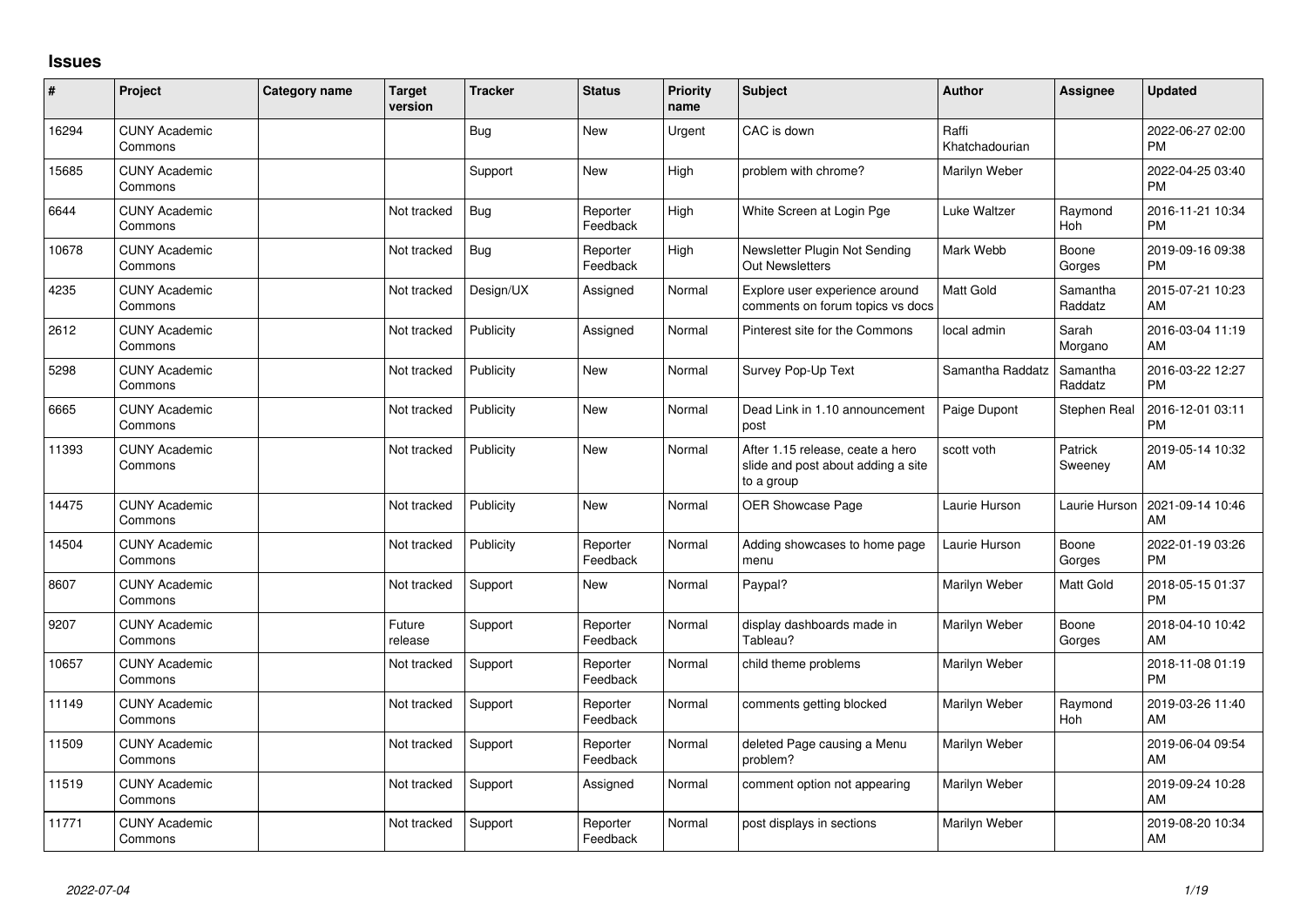| #     | Project                         | <b>Category name</b> | <b>Target</b><br>version | <b>Tracker</b> | <b>Status</b>        | <b>Priority</b><br>name | <b>Subject</b>                                                    | <b>Author</b> | <b>Assignee</b> | <b>Updated</b>                |
|-------|---------------------------------|----------------------|--------------------------|----------------|----------------------|-------------------------|-------------------------------------------------------------------|---------------|-----------------|-------------------------------|
| 11787 | <b>CUNY Academic</b><br>Commons |                      | Not tracked              | Support        | Reporter<br>Feedback | Normal                  | automated comments notifications<br>on ZenDesk                    | Marilyn Weber |                 | 2019-08-26 06:18<br><b>PM</b> |
| 11848 | <b>CUNY Academic</b><br>Commons |                      | Not tracked              | Support        | Hold                 | Normal                  | a Dean of Faculty wants to share<br>a large file                  | Marilyn Weber |                 | 2019-09-24 08:44<br>AM        |
| 12004 | <b>CUNY Academic</b><br>Commons |                      | Not tracked              | Support        | Reporter<br>Feedback | Normal                  | Notifications for spam blog<br>comments                           | Gina Cherry   | Raymond<br>Hoh  | 2019-11-01 12:05<br><b>PM</b> |
| 12328 | <b>CUNY Academic</b><br>Commons |                      | Not tracked              | Support        | <b>New</b>           | Normal                  | Sign up Code for Non-CUNY<br>Faculty                              | Laurie Hurson |                 | 2020-01-28 10:25<br>AM        |
| 12352 | <b>CUNY Academic</b><br>Commons |                      | Not tracked              | Support        | <b>New</b>           | Normal                  | "posts list" page builder block<br>option                         | Marilyn Weber |                 | 2020-02-03 01:29<br><b>PM</b> |
| 12484 | <b>CUNY Academic</b><br>Commons |                      | Not tracked              | Support        | Reporter<br>Feedback | Normal                  | Sign up Code for COIL Course<br>starting in March                 | Laurie Hurson | Matt Gold       | 2020-03-02 02:26<br><b>PM</b> |
| 13034 | <b>CUNY Academic</b><br>Commons |                      | Not tracked              | Support        | Reporter<br>Feedback | Normal                  | a site is asking people to join the<br>Commons to get a download  | Marilyn Weber |                 | 2020-07-12 07:23<br>AM        |
| 13255 | <b>CUNY Academic</b><br>Commons |                      | Not tracked              | Support        | Reporter<br>Feedback | Normal                  | Accessibility problems                                            | Marilyn Weber |                 | 2020-09-01 05:48<br><b>PM</b> |
| 13286 | <b>CUNY Academic</b><br>Commons |                      | Not tracked              | Support        | <b>New</b>           | Normal                  | problem connecting with<br>WordPress app                          | Marilyn Weber | Raymond<br>Hoh  | 2020-09-08 11:16<br>AM        |
| 14398 | <b>CUNY Academic</b><br>Commons |                      | Not tracked              | Support        | Reporter<br>Feedback | Normal                  | Events plug-in notification problem                               | Marilyn Weber |                 | 2021-05-11 11:21<br>AM        |
| 14538 | <b>CUNY Academic</b><br>Commons |                      | Not tracked              | Support        | Reporter<br>Feedback | Normal                  | <b>Weebly To Commons</b>                                          | Laurie Hurson |                 | 2021-09-14 10:47<br>AM        |
| 14784 | <b>CUNY Academic</b><br>Commons |                      |                          | Support        | Reporter<br>Feedback | Normal                  | User report of logo problem when<br>using Customizer theme        | Marilyn Weber |                 | 2021-09-17 10:25<br>AM        |
| 14842 | <b>CUNY Academic</b><br>Commons |                      | Not tracked              | Support        | Reporter<br>Feedback | Normal                  | Question about widgets and block<br>editor                        | Gina Cherry   |                 | 2021-10-06 03:01<br><b>PM</b> |
| 14900 | <b>CUNY Academic</b><br>Commons |                      | Not tracked              | Support        | Reporter<br>Feedback | Normal                  | previous theme?                                                   | Marilyn Weber |                 | 2021-10-25 10:31<br>AM        |
| 15045 | <b>CUNY Academic</b><br>Commons |                      |                          | Support        | New                  | Normal                  | no result for KCeL in the search<br>box on the commons            | Marilyn Weber |                 | 2021-12-10 11:29<br>AM        |
| 15169 | <b>CUNY Academic</b><br>Commons |                      | 2.0.3                    | Support        | Reporter<br>Feedback | Normal                  | new Prelude website zipfiles for<br>custom theme and other files. | Marilyn Weber |                 | 2022-06-29 11:32<br>AM        |
| 15176 | <b>CUNY Academic</b><br>Commons |                      | Not tracked              | Support        | Reporter<br>Feedback | Normal                  | Archiving Q Writing & Old<br>Wordpress Sites on the Commons       | Laurie Hurson |                 | 2022-02-08 10:28<br>AM        |
| 15260 | <b>CUNY Academic</b><br>Commons |                      |                          | Support        | Reporter<br>Feedback | Normal                  | Diacritical markings   European<br>Stages                         | Marilyn Weber |                 | 2022-02-04 08:16<br>AM        |
| 15370 | <b>CUNY Academic</b><br>Commons |                      |                          | Support        | Reporter<br>Feedback | Normal                  | All-in-One Event Calendar?                                        | Marilyn Weber |                 | 2022-02-17 11:03<br>AM        |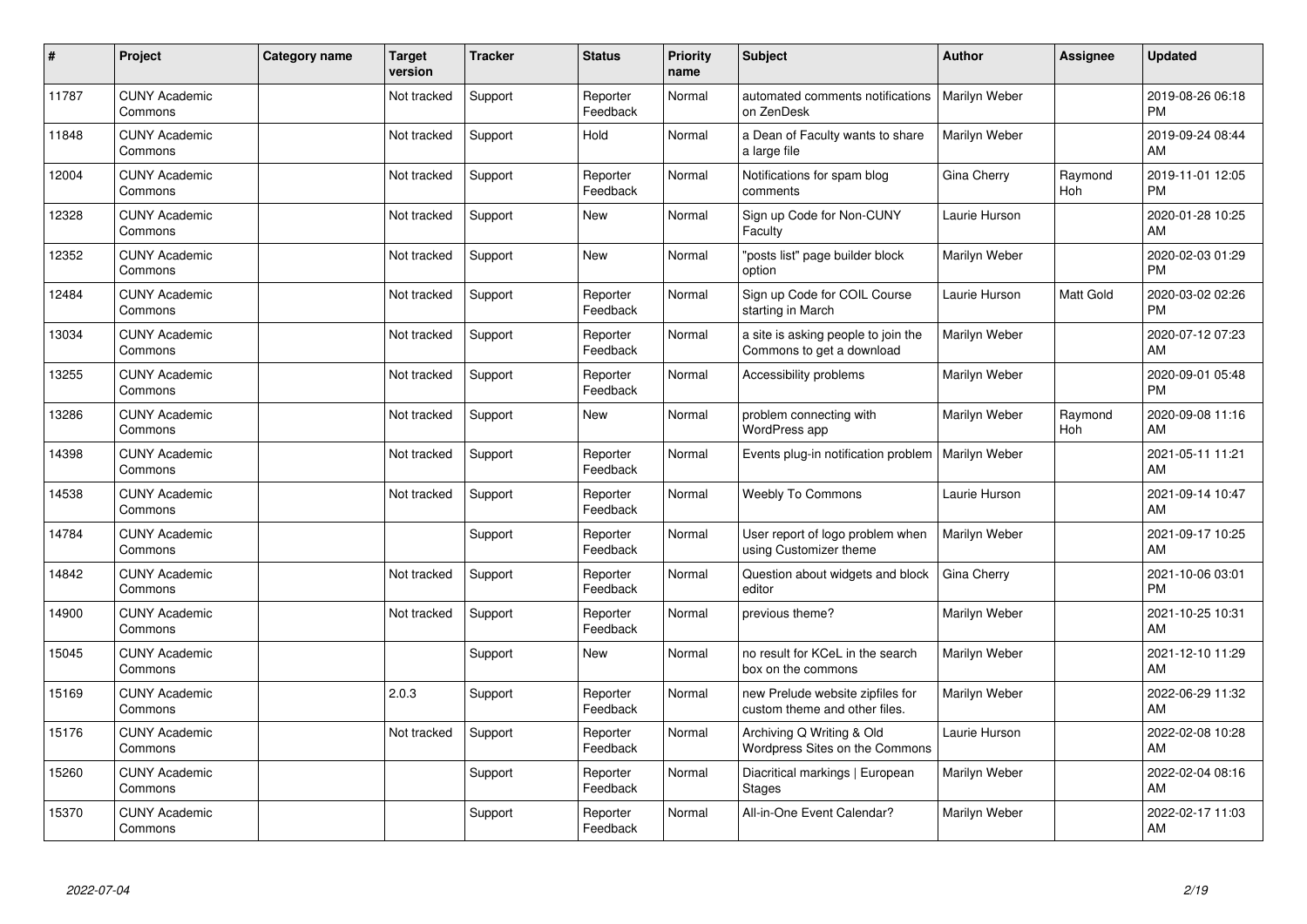| #     | Project                         | Category name | <b>Target</b><br>version | <b>Tracker</b> | <b>Status</b>        | Priority<br>name | <b>Subject</b>                                                                                                                               | <b>Author</b>           | <b>Assignee</b>    | <b>Updated</b>                |
|-------|---------------------------------|---------------|--------------------------|----------------|----------------------|------------------|----------------------------------------------------------------------------------------------------------------------------------------------|-------------------------|--------------------|-------------------------------|
| 15565 | <b>CUNY Academic</b><br>Commons |               |                          | Support        | <b>New</b>           | Normal           | Events - send updates to an email<br>listserv                                                                                                | Marilyn Weber           |                    | 2022-03-10 01:06<br><b>PM</b> |
| 15655 | <b>CUNY Academic</b><br>Commons |               | 2.0.3                    | Support        | Reporter<br>Feedback | Normal           | Event Aggregator plugin?                                                                                                                     | Marilyn Weber           |                    | 2022-06-29 11:32<br>AM        |
| 15816 | <b>CUNY Academic</b><br>Commons |               | Not tracked              | Support        | New                  | Normal           | slow loading at SPS                                                                                                                          | Marilyn Weber           |                    | 2022-04-05 01:26<br><b>PM</b> |
| 16099 | <b>CUNY Academic</b><br>Commons |               |                          | Support        | Reporter<br>Feedback | Normal           | request for Newsletter Glue                                                                                                                  | Marilyn Weber           |                    | 2022-05-13 12:14<br><b>PM</b> |
| 16110 | <b>CUNY Academic</b><br>Commons |               |                          | Support        | Reporter<br>Feedback | Normal           | remove Creative Commons<br>license from pages?                                                                                               | Marilyn Weber           | Raymond<br>Hoh     | 2022-05-17 06:11<br><b>PM</b> |
| 7828  | <b>CUNY Academic</b><br>Commons |               | Not tracked              | Feature        | Assigned             | Normal           | Theme Assessment 2017                                                                                                                        | Margaret Galvan         | Margaret<br>Galvan | 2017-05-02 10:41<br><b>PM</b> |
| 8837  | <b>CUNY Academic</b><br>Commons |               | Not tracked              | Feature        | Assigned             | Normal           | Create a form to request info from<br>people requesting premium<br>themes and plugins                                                        | <b>Matt Gold</b>        | Marilyn<br>Weber   | 2017-11-14 03:35<br><b>PM</b> |
| 9908  | <b>CUNY Academic</b><br>Commons |               | Not tracked              | Feature        | <b>New</b>           | Normal           | Is it possible to send email<br>updates to users (or an email<br>address not on the list) for only a<br>single page AFTER being<br>prompted? | Michael Shields         | scott voth         | 2018-06-11 01:34<br><b>PM</b> |
| 10368 | <b>CUNY Academic</b><br>Commons |               | Future<br>release        | Feature        | Assigned             | Normal           | Use ORCID data to populate<br>academic profile page                                                                                          | Stephen Francoeur       | Boone<br>Gorges    | 2018-09-25 01:53<br><b>PM</b> |
| 11131 | <b>CUNY Academic</b><br>Commons |               | Future<br>release        | Feature        | Reporter<br>Feedback | Normal           | Image Annotation Plugins                                                                                                                     | Laurie Hurson           |                    | 2019-02-26 11:33<br>AM        |
| 11517 | <b>CUNY Academic</b><br>Commons |               | Not tracked              | Feature        | Assigned             | Normal           | wp-accessibility plugin should not<br>strip 'target="_blank" by default                                                                      | <b>Boone Gorges</b>     | Laurie Hurson      | 2019-09-24 09:57<br>AM        |
| 12911 | <b>CUNY Academic</b><br>Commons |               | Not tracked              | Feature        | <b>New</b>           | Normal           | Block access to xmlrpc.php based<br>on User-Agent                                                                                            | <b>Boone Gorges</b>     | Boone<br>Gorges    | 2020-06-09 05:12<br><b>PM</b> |
| 14394 | <b>CUNY Academic</b><br>Commons |               | Not tracked              | Feature        | <b>New</b>           | Normal           | Commons News Site - redesign                                                                                                                 | scott voth              | scott voth         | 2021-09-14 10:46<br>AM        |
| 15613 | <b>CUNY Academic</b><br>Commons |               | 2.0.3                    | Feature        | Reporter<br>Feedback | Normal           | Adding "Passster" plugin                                                                                                                     | Laurie Hurson           |                    | 2022-06-29 11:32<br>AM        |
| 15883 | <b>CUNY Academic</b><br>Commons |               | 2.1.0                    | Feature        | New                  | Normal           | Release BPGES update                                                                                                                         | Boone Gorges            | Boone<br>Gorges    | 2022-05-26 10:39<br>AM        |
| 15923 | <b>CUNY Academic</b><br>Commons |               | Not tracked              | Feature        | Reporter<br>Feedback | Normal           | <b>Bellows Plugin Adjustments</b>                                                                                                            | Laurie Hurson           |                    | 2022-04-20 10:10<br>AM        |
| 16092 | <b>CUNY Academic</b><br>Commons |               | Future<br>release        | Feature        | Hold                 | Normal           | Don't show main site in Site<br>search results                                                                                               | <b>Boone Gorges</b>     | Boone<br>Gorges    | 2022-05-17 03:12<br><b>PM</b> |
| 16290 | <b>CUNY Academic</b><br>Commons |               |                          | Feature        | Reporter<br>Feedback | Normal           | Add Table Of Contents Block<br>plug-in                                                                                                       | Raffi<br>Khatchadourian |                    | 2022-06-24 10:26<br>AM        |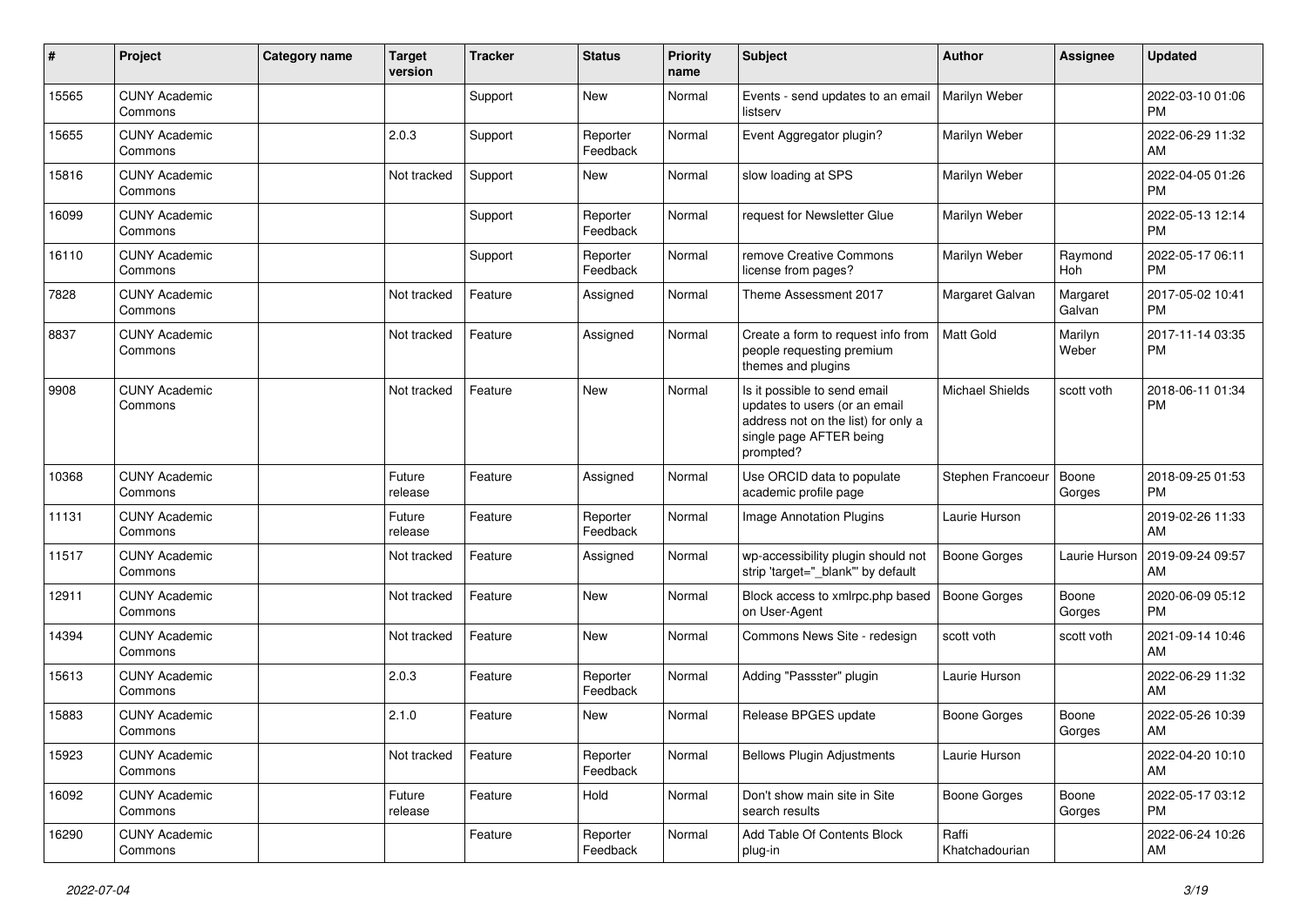| $\pmb{\#}$ | Project                                                                 | Category name | <b>Target</b><br>version | <b>Tracker</b> | <b>Status</b>        | <b>Priority</b><br>name | <b>Subject</b>                                                                             | Author                  | Assignee            | <b>Updated</b>                |
|------------|-------------------------------------------------------------------------|---------------|--------------------------|----------------|----------------------|-------------------------|--------------------------------------------------------------------------------------------|-------------------------|---------------------|-------------------------------|
| 2571       | <b>NYCDH Community</b><br>Site                                          |               |                          | Feature        | Assigned             | Normal                  | Add Google custom search box to<br>homepage                                                | <b>Mark Newton</b>      | Raymond<br>Hoh      | 2013-05-18 07:49<br><b>PM</b> |
| 2573       | NYCDH Community<br>Site                                                 |               |                          | Feature        | Reporter<br>Feedback | Normal                  | Add dh_nyc twitter list feed to site                                                       | <b>Mark Newton</b>      | Matt Gold           | 2013-05-16 11:42<br><b>PM</b> |
| 2574       | <b>NYCDH Community</b><br>Site                                          |               |                          | Feature        | Assigned             | Normal                  | Add Way to Upload Files to<br>Groups                                                       | <b>Mark Newton</b>      | Raymond<br>Hoh      | 2013-05-18 07:46<br><b>PM</b> |
| 11968      | JustPublics@365<br>MediaCamp                                            |               |                          | Feature        | <b>New</b>           | Normal                  | Nanoscience Retractable Display<br>Unit                                                    | Donald Cherry           | Bonnie<br>Eissner   | 2021-02-19 08:50<br>AM        |
| 12062      | AD/O365 Transition<br>from NonMatric to<br><b>Matriculated Students</b> |               |                          | Feature        | In Progress          | Normal                  | create solution and console<br>project                                                     | Emilio Rodriguez        | Emilio<br>Rodriguez | 2019-11-12 03:56<br><b>PM</b> |
| 10262      | <b>CUNY Academic</b><br>Commons                                         |               | Not tracked              | <b>Bug</b>     | Reporter<br>Feedback | Normal                  | Newsletter Plugin: Broken Image<br>at Bottom of All Newsletters                            | Mark Webb               | Raymond<br>Hoh      | 2018-08-30 05:17<br><b>PM</b> |
| 11392      | <b>CUNY Academic</b><br>Commons                                         |               | Future<br>release        | Bug            | New                  | Normal                  | Migrate users away from<br><b>StatPress</b>                                                | <b>Boone Gorges</b>     |                     | 2019-04-23 03:53<br><b>PM</b> |
| 11879      | <b>CUNY Academic</b><br>Commons                                         |               | Not tracked              | <b>Bug</b>     | New                  | Normal                  | Hypothesis comments appearing<br>on multiple, different pdfs across<br>blogs               | Laurie Hurson           | Laurie Hurson       | 2019-09-19 02:39<br><b>PM</b> |
| 12198      | <b>CUNY Academic</b><br>Commons                                         |               | Not tracked              | <b>Bug</b>     | Reporter<br>Feedback | Normal                  | Duplicate listing in My Sites                                                              | Tom Harbison            |                     | 2019-12-09 05:50<br><b>PM</b> |
| 12436      | <b>CUNY Academic</b><br>Commons                                         |               | Not tracked              | <b>Bug</b>     | Assigned             | Normal                  | Nightly system downtime                                                                    | <b>Boone Gorges</b>     |                     | 2020-08-01 09:30<br>AM        |
| 13949      | <b>CUNY Academic</b><br>Commons                                         |               | Not tracked              | Bug            | New                  | Normal                  | Continued debugging of runaway<br>MySQL connections                                        | <b>Matt Gold</b>        | Boone<br>Gorges     | 2021-09-14 10:42<br>AM        |
| 14629      | <b>CUNY Academic</b><br>Commons                                         |               | Not tracked              | Bug            | Reporter<br>Feedback | Normal                  | Possible Post Order Bug?                                                                   | <b>Syelle Graves</b>    |                     | 2021-09-14 10:47<br>AM        |
| 14792      | <b>CUNY Academic</b><br>Commons                                         |               |                          | <b>Bug</b>     | New                  | Normal                  | Inconsistent email notifications<br>from gravity forms                                     | Raffi<br>Khatchadourian |                     | 2021-10-04 01:50<br><b>PM</b> |
| 14936      | <b>CUNY Academic</b><br>Commons                                         |               |                          | <b>Bug</b>     | <b>New</b>           | Normal                  | Commons websites blocked by<br>SPS campus network                                          | Laurie Hurson           |                     | 2021-11-03 03:57<br><b>PM</b> |
| 14940      | <b>CUNY Academic</b><br>Commons                                         |               |                          | Bug            | New                  | Normal                  | Discrepancy between Commons<br>profile "sites" and actual # of sites                       | Laurie Hurson           |                     | 2021-11-08 11:09<br>AM        |
| 15757      | <b>CUNY Academic</b><br>Commons                                         |               |                          | Bug            | New                  | Normal                  | Members # do not match                                                                     | Laurie Hurson           |                     | 2022-03-30 04:52<br>PM        |
| 16307      | <b>CUNY Academic</b><br>Commons                                         |               |                          | <b>Bug</b>     | New                  | Normal                  | Add brief messaging to<br>accept/decline group membership<br>requests                      | Matt Gold               | Boone<br>Gorges     | 2022-06-27 06:13<br>PM.       |
| 16318      | <b>CUNY Academic</b><br>Commons                                         |               |                          | <b>Bug</b>     | New                  | Normal                  | Unable to Access block editor or<br>embed YouTube videos in new<br>pages, in one site only | <b>Syelle Graves</b>    |                     | 2022-07-01 06:53<br><b>PM</b> |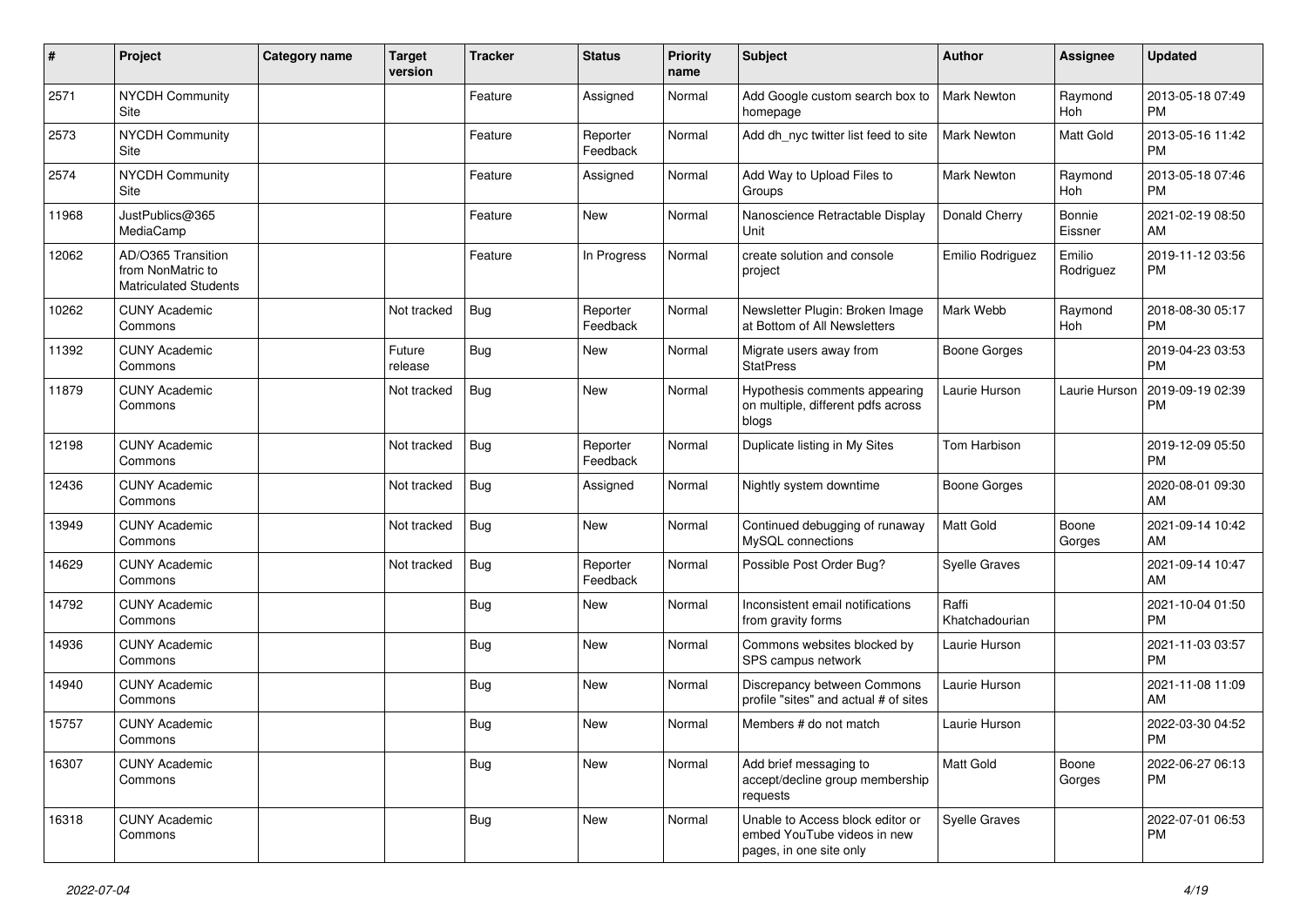| #     | Project                         | <b>Category name</b>      | <b>Target</b><br>version | <b>Tracker</b> | <b>Status</b> | <b>Priority</b><br>name | <b>Subject</b>                                                                            | <b>Author</b>           | <b>Assignee</b>     | <b>Updated</b>                |
|-------|---------------------------------|---------------------------|--------------------------|----------------|---------------|-------------------------|-------------------------------------------------------------------------------------------|-------------------------|---------------------|-------------------------------|
| 8992  | <b>NYCDH Community</b><br>Site  |                           |                          | Bug            | Assigned      | Normal                  | Multiple RBE error reports                                                                | <b>Matt Gold</b>        | Raymond<br>Hoh      | 2017-12-11 05:43<br><b>PM</b> |
| 13912 | <b>CUNY Academic</b><br>Commons |                           | Not tracked              | Feature        | Hold          | Low                     | posting "missed schedule"                                                                 | Marilyn Weber           |                     | 2021-02-23 10:46<br>AM        |
| 2577  | <b>NYCDH Community</b><br>Site  |                           |                          | Feature        | Assigned      | Low                     | Investigate Potential to Add Links<br>to the Forum                                        | <b>Mark Newton</b>      | Alex Gil            | 2013-05-16 09:40<br><b>PM</b> |
| 2576  | <b>NYCDH Community</b><br>Site  |                           |                          | Bug            | Hold          | Low                     | Test Next Button in Javascript<br><b>Tutorial Under Activities</b>                        | <b>Mark Newton</b>      | Alex Gil            | 2013-05-18 02:55<br><b>PM</b> |
| 2618  | <b>NYCDH Community</b><br>Site  |                           |                          | Bug            | Assigned      | Low                     | Mark blogs as spam when created   Matt Gold<br>by users marked as spam                    |                         | Boone<br>Gorges     | 2013-06-09 11:38<br><b>PM</b> |
| 2666  | <b>CUNY Academic</b><br>Commons | About page                | Not tracked              | Documentation  | Assigned      | Normal                  | <b>Update About Text</b>                                                                  | Chris Stein             | Luke Waltzer        | 2016-03-04 11:19<br>AM        |
| 10839 | <b>CUNY Academic</b><br>Commons | About page                | Not tracked              | Support        | <b>New</b>    | Normal                  | <b>Mission Statement Needs</b><br>Revision                                                | scott voth              | Matt Gold           | 2018-12-26 10:58<br>AM        |
| 8900  | <b>CUNY Academic</b><br>Commons | Accessibility             | Future<br>release        | Feature        | Assigned      | Normal                  | Look into tools to enforce<br>accessibility in WP environment                             | <b>Matt Gold</b>        | Boone<br>Gorges     | 2022-04-26 11:59<br>AM        |
| 8901  | <b>CUNY Academic</b><br>Commons | Accessibility             | Future<br>release        | Feature        | Assigned      | Normal                  | Theme analysis for accessibility                                                          | <b>Matt Gold</b>        | Boone<br>Gorges     | 2022-04-26 11:59<br>AM        |
| 15210 | <b>CUNY Academic</b><br>Commons | Analytics                 | Not tracked              | Design/UX      | <b>New</b>    | Normal                  | Google Analytics improvements                                                             | Colin McDonald          | Boone<br>Gorges     | 2022-05-24 10:47<br>AM        |
| 4070  | <b>CUNY Academic</b><br>Commons | Analytics                 | Not tracked              | Support        | Assigned      | Normal                  | Request for JITP site analytics                                                           | <b>Matt Gold</b>        | Seth Persons        | 2016-02-23 03:09<br><b>PM</b> |
| 1460  | <b>CUNY Academic</b><br>Commons | Analytics                 | Future<br>release        | Feature        | Assigned      | Normal                  | Update System Report                                                                      | <b>Brian Foote</b>      | Boone<br>Gorges     | 2015-11-09 06:13<br><b>PM</b> |
| 5581  | <b>CUNY Academic</b><br>Commons | Analytics                 | Future<br>release        | Feature        | Assigned      | Normal                  | <b>Explore alternatives to Google</b><br>Analytics                                        | <b>Matt Gold</b>        | Valerie<br>Townsend | 2020-04-17 03:12<br><b>PM</b> |
| 5679  | <b>CUNY Academic</b><br>Commons | Analytics                 | Not tracked              | Feature        | <b>New</b>    | Normal                  | Logged In Users for GA                                                                    | <b>Valerie Townsend</b> | Valerie<br>Townsend | 2016-06-11 09:49<br>AM        |
| 4972  | <b>CUNY Academic</b><br>Commons | Analytics                 | Not tracked              | Bug            | <b>New</b>    | Normal                  | <b>Newsletter Analytics</b>                                                               | Stephen Real            | Matt Gold           | 2015-12-09 12:54<br><b>PM</b> |
| 7022  | <b>CUNY Academic</b><br>Commons | Announcements             | Future<br>release        | Bug            | <b>New</b>    | Normal                  | Sitewide announcements should<br>be displayed on, and dismissable<br>from, mapped domains | Boone Gorges            | Boone<br>Gorges     | 2018-03-22 10:18<br>AM        |
| 4635  | <b>CUNY Academic</b><br>Commons | Authentication            | Future<br>release        | Feature        | <b>New</b>    | Normal                  | Allow non-WP authentication                                                               | <b>Boone Gorges</b>     | Sonja Leix          | 2019-03-01 02:05<br><b>PM</b> |
| 9720  | <b>CUNY Academic</b><br>Commons | Authentication            | Future<br>release        | Feature        | <b>New</b>    | Normal                  | The Commons should be an<br>oAuth provider                                                | Boone Gorges            |                     | 2019-03-01 02:04<br><b>PM</b> |
| 5691  | <b>CUNY Academic</b><br>Commons | <b>Blogs (BuddyPress)</b> | Future<br>release        | Bug            | Assigned      | High                    | Differing numbers on Sites display                                                        | <b>Matt Gold</b>        | Raymond<br>Hoh      | 2016-06-13 01:37<br><b>PM</b> |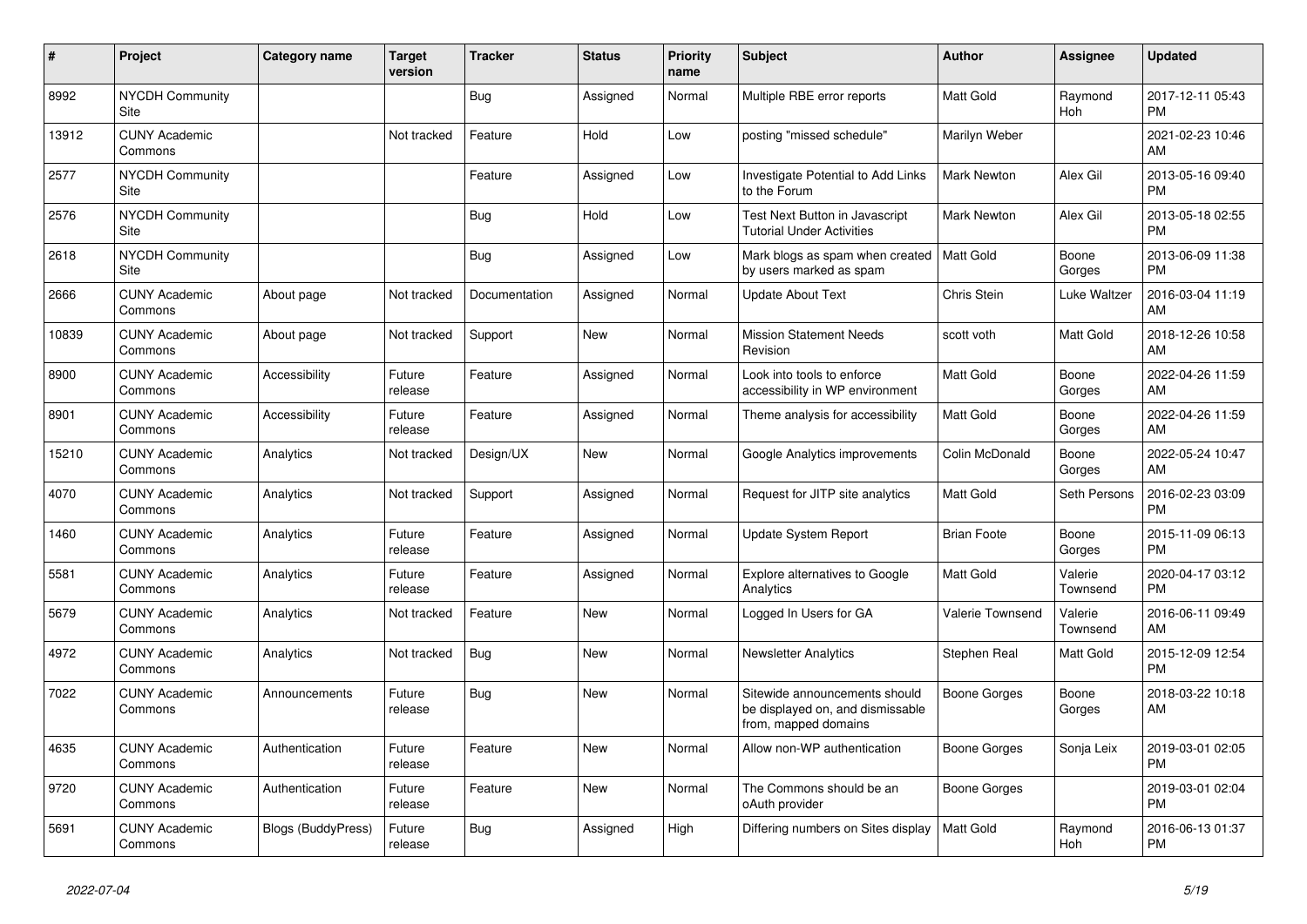| #     | Project                         | <b>Category name</b>      | Target<br>version | <b>Tracker</b> | <b>Status</b>        | <b>Priority</b><br>name | <b>Subject</b>                                                       | <b>Author</b>       | Assignee            | <b>Updated</b>                |
|-------|---------------------------------|---------------------------|-------------------|----------------|----------------------|-------------------------|----------------------------------------------------------------------|---------------------|---------------------|-------------------------------|
| 12350 | <b>CUNY Academic</b><br>Commons | <b>Blogs (BuddyPress)</b> | Not tracked       | Support        | Reporter<br>Feedback | Normal                  | URL creation problem                                                 | Marilyn Weber       |                     | 2020-02-03 11:27<br>AM        |
| 6078  | <b>CUNY Academic</b><br>Commons | <b>Blogs (BuddyPress)</b> | Future<br>release | Feature        | <b>New</b>           | Normal                  | Explore Adding Network Blog<br>Metadata Plugin                       | Luke Waltzer        | Luke Waltzer        | 2016-10-11 10:29<br><b>PM</b> |
| 8835  | <b>CUNY Academic</b><br>Commons | Blogs (BuddyPress)        | Future<br>release | Feature        | <b>New</b>           | Normal                  | Extend cuny.is shortlinks to sites                                   | Luke Waltzer        | Boone<br>Gorges     | 2022-04-26 11:59<br>AM        |
| 8836  | <b>CUNY Academic</b><br>Commons | <b>Blogs (BuddyPress)</b> | Future<br>release | Feature        | Assigned             | Normal                  | Redesign site launch process                                         | Matt Gold           | Boone<br>Gorges     | 2019-10-03 02:49<br><b>PM</b> |
| 7624  | <b>CUNY Academic</b><br>Commons | BuddyPress (misc)         | Future<br>release | Design/UX      | New                  | Normal                  | <b>BP Notifications</b>                                              | Luke Waltzer        | Paige Dupont        | 2017-02-08 10:43<br><b>PM</b> |
| 377   | <b>CUNY Academic</b><br>Commons | BuddyPress (misc)         | Future<br>release | Feature        | Assigned             | Normal                  | Like buttons                                                         | Matt Gold           | Boone<br>Gorges     | 2010-11-16 05:13<br><b>PM</b> |
| 435   | <b>CUNY Academic</b><br>Commons | BuddyPress (misc)         | Future<br>release | Feature        | Assigned             | Normal                  | Include Avatar Images in Forum<br><b>Post Notification Emails</b>    | <b>Matt Gold</b>    | Boone<br>Gorges     | 2010-12-08 12:40<br><b>PM</b> |
| 500   | <b>CUNY Academic</b><br>Commons | BuddyPress (misc)         | Future<br>release | Feature        | Assigned             | Normal                  | <b>Export Group Data</b>                                             | <b>Matt Gold</b>    | Boone<br>Gorges     | 2010-12-19 12:09<br><b>PM</b> |
| 554   | <b>CUNY Academic</b><br>Commons | BuddyPress (misc)         | Future<br>release | Feature        | Assigned             | Normal                  | Add Trackback notifications to<br>site-wide activity feed            | Matt Gold           | Boone<br>Gorges     | 2015-11-09 06:19<br><b>PM</b> |
| 599   | <b>CUNY Academic</b><br>Commons | BuddyPress (misc)         | Future<br>release | Feature        | Assigned             | Normal                  | Consider adding rating plugins for<br><b>BuddyPress/BBPress</b>      | <b>Matt Gold</b>    | Boone<br>Gorges     | 2011-08-22 06:50<br><b>PM</b> |
| 635   | <b>CUNY Academic</b><br>Commons | BuddyPress (misc)         | Future<br>release | Feature        | Assigned             | Normal                  | Big Blue Button -<br>Videoconferencing in Groups and<br><b>Blogs</b> | Matt Gold           | Boone<br>Gorges     | 2011-03-14 03:24<br>PM        |
| 11243 | <b>CUNY Academic</b><br>Commons | BuddyPress (misc)         | Future<br>release | <b>Bug</b>     | <b>New</b>           | Normal                  | Audit bp-custom.php                                                  | Raymond Hoh         | Raymond<br>Hoh      | 2022-04-26 11:59<br>AM        |
| 58    | <b>CUNY Academic</b><br>Commons | BuddyPress (misc)         | Future<br>release | Feature        | Assigned             | Low                     | Make member search sortable by<br>last name                          | Roberta Brody       | Boone<br>Gorges     | 2010-08-26 02:38<br><b>PM</b> |
| 310   | <b>CUNY Academic</b><br>Commons | BuddyPress (misc)         | Future<br>release | Feature        | Assigned             | Low                     | <b>Friend Request Email</b>                                          | Matt Gold           | Samantha<br>Raddatz | 2015-11-09 05:08<br><b>PM</b> |
| 1423  | <b>CUNY Academic</b><br>Commons | BuddyPress (misc)         | Future<br>release | Feature        | Assigned             | Low                     | Show an avatar for pingback<br>comment activity items                | Boone Gorges        | <b>Tahir Butt</b>   | 2016-10-24 12:03<br><b>PM</b> |
| 2325  | <b>CUNY Academic</b><br>Commons | BuddyPress (misc)         | Future<br>release | Feature        | Assigned             | Low                     | Profile should have separate fields<br>for first/last names          | local admin         | Boone<br>Gorges     | 2015-11-09 06:09<br><b>PM</b> |
| 4226  | <b>CUNY Academic</b><br>Commons | <b>BuddyPress Docs</b>    | Future<br>release | Design/UX      | New                  | Normal                  | Add option to connect a Doc with<br>a Group                          | Samantha Raddatz    | Samantha<br>Raddatz | 2015-09-09 04:08<br><b>PM</b> |
| 618   | <b>CUNY Academic</b><br>Commons | <b>BuddyPress Docs</b>    | Future<br>release | Feature        | Assigned             | Normal                  | <b>BuddyPress Docs: export formats</b>                               | <b>Boone Gorges</b> | Boone<br>Gorges     | 2015-11-09 05:38<br><b>PM</b> |
| 1422  | <b>CUNY Academic</b><br>Commons | <b>BuddyPress Docs</b>    | Future<br>release | Feature        | Assigned             | Normal                  | Make "created Doc" activity icons<br>non-mini                        | Boone Gorges        | Boone<br>Gorges     | 2015-11-09 05:48<br><b>PM</b> |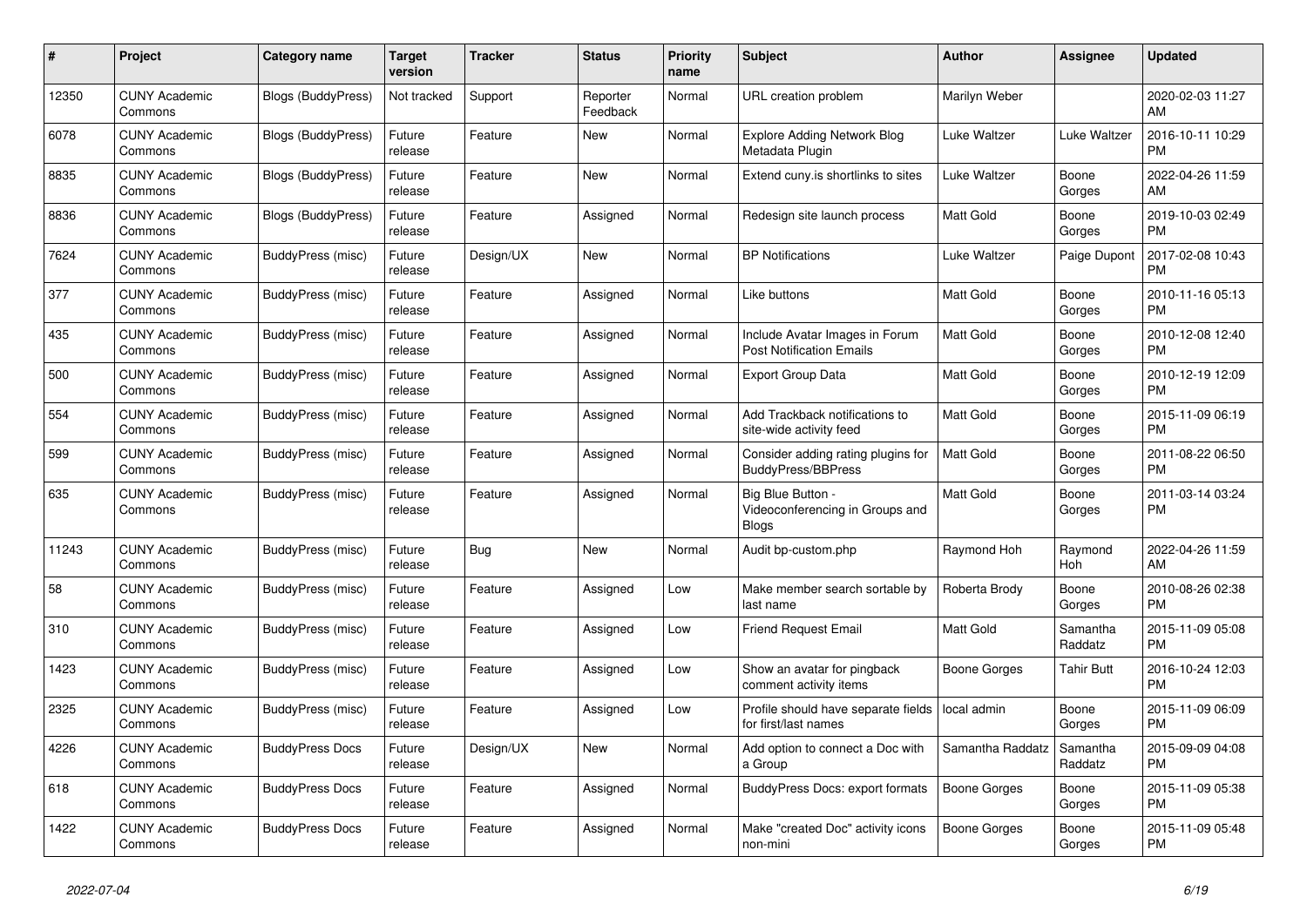| #     | Project                         | <b>Category name</b>   | Target<br>version | <b>Tracker</b> | <b>Status</b>        | <b>Priority</b><br>name | <b>Subject</b>                                                   | <b>Author</b>           | Assignee              | <b>Updated</b>                |
|-------|---------------------------------|------------------------|-------------------|----------------|----------------------|-------------------------|------------------------------------------------------------------|-------------------------|-----------------------|-------------------------------|
| 1744  | <b>CUNY Academic</b><br>Commons | <b>BuddyPress Docs</b> | Future<br>release | Feature        | Assigned             | Normal                  | Spreadsheet-style Docs                                           | Boone Gorges            | Boone<br>Gorges       | 2015-11-09 06:13<br><b>PM</b> |
| 2523  | <b>CUNY Academic</b><br>Commons | <b>BuddyPress Docs</b> | Future<br>release | Feature        | Assigned             | Normal                  | Allow Users to Upload Images to<br><b>BP</b> Docs                | Matt Gold               | Boone<br>Gorges       | 2015-11-09 06:14<br><b>PM</b> |
| 519   | <b>CUNY Academic</b><br>Commons | <b>BuddyPress Docs</b> | Future<br>release | Feature        | Assigned             | Low                     | TOC for individual docs - for new<br>BP "wiki-like" plugin       | scott voth              | Boone<br>Gorges       | 2015-11-09 05:54<br><b>PM</b> |
| 1417  | <b>CUNY Academic</b><br>Commons | <b>BuddyPress Docs</b> | Future<br>release | Feature        | Assigned             | Low                     | <b>Bulk actions for BuddyPress Docs</b>                          | Boone Gorges            | Boone<br>Gorges       | 2016-10-17 10:41<br><b>PM</b> |
| 6389  | <b>CUNY Academic</b><br>Commons | <b>BuddyPress Docs</b> | Future<br>release | Feature        | <b>New</b>           | Low                     | Make Discussion Area Visible<br>When Editing a Doc               | Luke Waltzer            | Boone<br>Gorges       | 2016-10-21 04:16<br><b>PM</b> |
| 13466 | <b>CUNY Academic</b><br>Commons | Cavalcade              | Future<br>release | Feature        | <b>New</b>           | Normal                  | Automated cleanup for duplicate<br>Cavalcade tasks               | <b>Boone Gorges</b>     | Boone<br>Gorges       | 2020-10-13 05:24<br><b>PM</b> |
| 14994 | <b>CUNY Academic</b><br>Commons | cdev.gc.cuny.edu       | Not tracked       | Support        | In Progress          | Normal                  | Clear Cache on CDEV                                              | scott voth              | Raymond<br>Hoh        | 2021-12-07 03:51<br><b>PM</b> |
| 4027  | <b>CUNY Academic</b><br>Commons | Commons In A Box       | Not tracked       | Design/UX      | Assigned             | Normal                  | Usability review of CBOX update<br>procedures                    | Matt Gold               | Samantha<br>Raddatz   | 2015-05-11 06:36<br><b>PM</b> |
| 9060  | <b>CUNY Academic</b><br>Commons | Commons In A Box       | Not tracked       | Bug            | Hold                 | Normal                  | Problems with CBox image library<br>/ upload                     | Lisa Rhody              | Raymond<br><b>Hoh</b> | 2018-01-10 03:26<br><b>PM</b> |
| 10226 | <b>CUNY Academic</b><br>Commons | Courses                | Future<br>release | Feature        | <b>New</b>           | Normal                  | Add "My Courses" to drop down<br>list                            | scott voth              | Boone<br>Gorges       | 2021-11-19 12:42<br><b>PM</b> |
| 11789 | <b>CUNY Academic</b><br>Commons | Courses                | Future<br>release | Feature        | <b>New</b>           | Normal                  | Ability to remove item from<br>Courses list                      | Laurie Hurson           | Sonja Leix            | 2019-09-24 12:28<br><b>PM</b> |
| 11556 | <b>CUNY Academic</b><br>Commons | Courses                | Not tracked       | <b>Bug</b>     | Reporter<br>Feedback | Normal                  | Instructor name given in course<br>listing                       | Tom Harbison            |                       | 2019-06-25 04:12<br><b>PM</b> |
| 12438 | <b>CUNY Academic</b><br>Commons | Courses                | Not tracked       | <b>Bug</b>     | <b>New</b>           | Normal                  | Site appearing twice                                             | Laurie Hurson           | Boone<br>Gorges       | 2020-02-18 01:34<br><b>PM</b> |
| 9420  | <b>CUNY Academic</b><br>Commons | cuny.is                | Not tracked       | Feature        | <b>New</b>           | Normal                  | Request for http://cuny.is/streams                               | Raffi<br>Khatchadourian | Marilyn<br>Weber      | 2018-04-02 10:08<br>AM        |
| 860   | <b>CUNY Academic</b><br>Commons | Design                 | Future<br>release | Design/UX      | Assigned             | Normal                  | <b>Standardize Button Treatment</b><br><b>Across the Commons</b> | Chris Stein             | Chris Stein           | 2014-05-01 09:45<br>AM        |
| 10439 | <b>CUNY Academic</b><br>Commons | Design                 | 2.1.0             | Design/UX      | New                  | Normal                  | Create Style Guide for Commons                                   | Sonja Leix              | Sara Cannon           | 2022-06-28 01:43<br><b>PM</b> |
| 2754  | <b>CUNY Academic</b><br>Commons | Design                 | Future<br>release | Feature        | Assigned             | Normal                  | Determine strategy for CAC logo<br>handling in top header        | Micki Kaufman           | Chris Stein           | 2015-01-05 08:53<br><b>PM</b> |
| 8902  | <b>CUNY Academic</b><br>Commons | Design                 | Not tracked       | Feature        | Assigned             | Normal                  | Report back on research on<br><b>BuddyPress themes</b>           | Matt Gold               | Michael Smith         | 2017-11-10 12:31<br><b>PM</b> |
| 16199 | <b>CUNY Academic</b><br>Commons | <b>Directories</b>     | 2.0.3             | <b>Bug</b>     | New                  | Normal                  | Removed "Semester" Filter from<br><b>Courses Directory</b>       | Laurie Hurson           | Boone<br>Gorges       | 2022-06-29 11:32<br>AM        |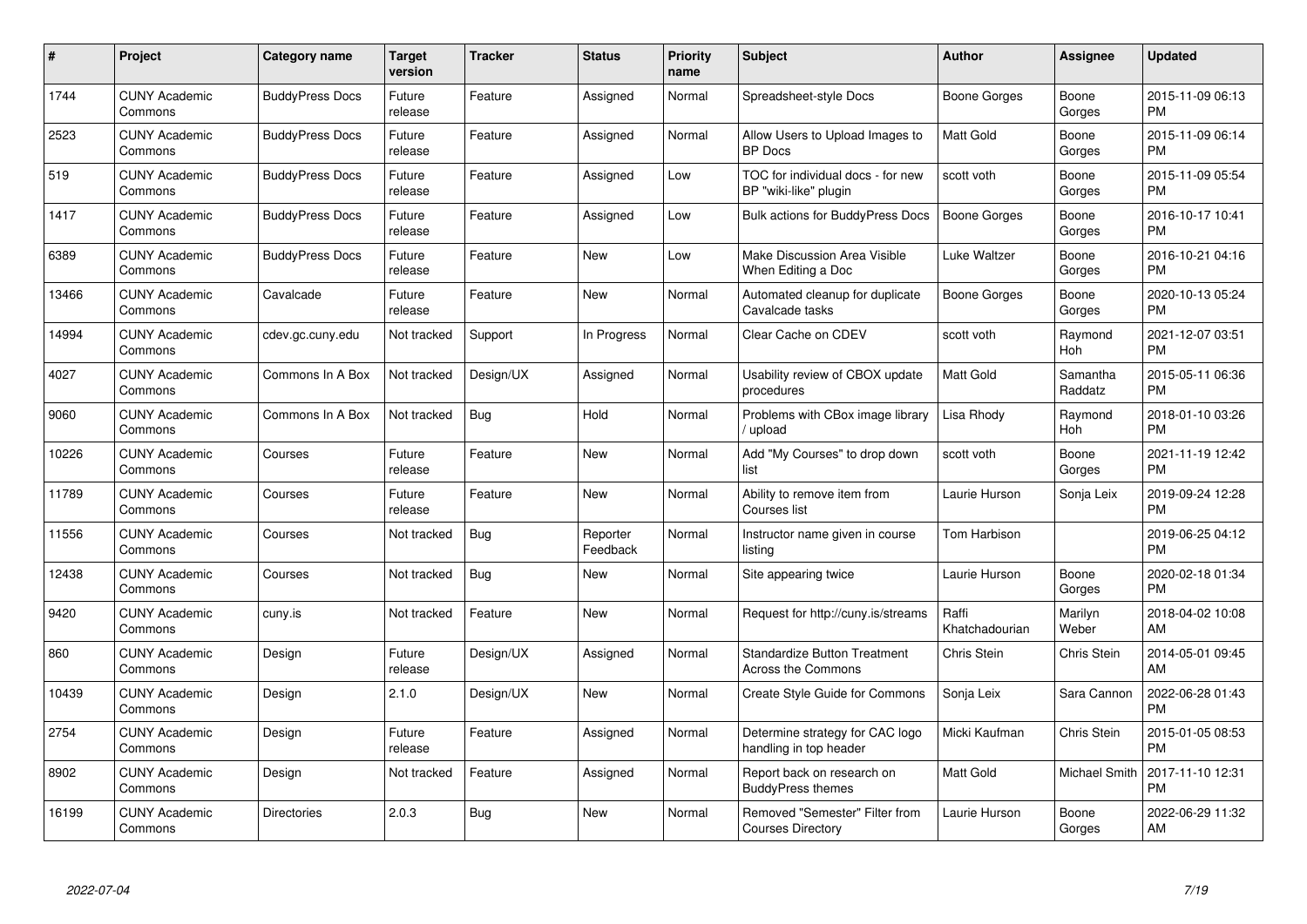| #     | Project                         | <b>Category name</b>       | <b>Target</b><br>version | <b>Tracker</b> | <b>Status</b>        | Priority<br>name | <b>Subject</b>                                                                | Author              | <b>Assignee</b>  | <b>Updated</b>                |
|-------|---------------------------------|----------------------------|--------------------------|----------------|----------------------|------------------|-------------------------------------------------------------------------------|---------------------|------------------|-------------------------------|
| 4225  | <b>CUNY Academic</b><br>Commons | DiRT Integration           | Future<br>release        | Design/UX      | New                  | Normal           | Add information to DIRT page (in<br>Create a Group)                           | Samantha Raddatz    | <b>Matt Gold</b> | 2015-06-26 03:14<br><b>PM</b> |
| 3524  | <b>CUNY Academic</b><br>Commons | Documentation              | Not tracked              | Documentation  | Assigned             | Normal           | Post describing all you can do<br>when starting up a new blog/group           | <b>Matt Gold</b>    | scott voth       | 2014-10-04 12:56<br><b>PM</b> |
| 10982 | <b>CUNY Academic</b><br>Commons | Domain Mapping             | Not tracked              | Support        | Reporter<br>Feedback | Normal           | <b>CNAME</b> question                                                         | scott voth          |                  | 2019-01-22 04:29<br><b>PM</b> |
| 11493 | <b>CUNY Academic</b><br>Commons | Domain Mapping             | Not tracked              | Support        | Reporter<br>Feedback | Normal           | Domain Mapping Request - Talia<br>Schaffer                                    | scott voth          | Matt Gold        | 2019-08-06 08:39<br>AM        |
| 14496 | <b>CUNY Academic</b><br>Commons | Domain Mapping             | Future<br>release        | Bug            | New                  | Normal           | Mapped domain SSO uses<br>third-party cookies                                 | Raymond Hoh         | Raymond<br>Hoh   | 2021-05-24 04:03<br><b>PM</b> |
| 1165  | <b>CUNY Academic</b><br>Commons | <b>Email Invitations</b>   | Future<br>release        | Feature        | Assigned             | Low              | Allow saved lists of invitees under<br>Send Invites                           | <b>Boone Gorges</b> | Boone<br>Gorges  | 2015-11-09 06:03<br><b>PM</b> |
| 1166  | <b>CUNY Academic</b><br>Commons | <b>Email Invitations</b>   | Future<br>release        | Feature        | New                  | Low              | Better organizational tools for Sent<br>Invites                               | Boone Gorges        | Boone<br>Gorges  | 2015-11-09 06:02<br><b>PM</b> |
| 1167  | <b>CUNY Academic</b><br>Commons | <b>Email Invitations</b>   | Future<br>release        | Feature        | New                  | Low              | Allow email invitations to be resent                                          | Boone Gorges        | Boone<br>Gorges  | 2015-11-12 12:53<br>AM.       |
| 5992  | <b>CUNY Academic</b><br>Commons | <b>Email Notifications</b> | Future<br>release        | Feature        | New                  | Normal           | Changing the From line of<br>autogenerated blog emails                        | Marilyn Weber       |                  | 2018-09-27 05:19<br><b>PM</b> |
| 12042 | <b>CUNY Academic</b><br>Commons | <b>Email Notifications</b> | Future<br>release        | Feature        | <b>New</b>           | Normal           | Improved error logging for BPGES<br>send queue                                | Boone Gorges        | Boone<br>Gorges  | 2021-11-19 12:25<br>PM.       |
| 15604 | <b>CUNY Academic</b><br>Commons | <b>Email Notifications</b> | Future<br>release        | Feature        | Assigned             | Normal           | Restructure Commons Group<br>Digest Email Messages                            | <b>Matt Gold</b>    | Boone<br>Gorges  | 2022-05-26 10:45<br>AM.       |
| 9979  | <b>CUNY Academic</b><br>Commons | <b>Email Notifications</b> | Not tracked              | Bug            | Reporter<br>Feedback | Normal           | Reports of slow email activation<br>emails                                    | <b>Matt Gold</b>    | Boone<br>Gorges  | 2018-08-29 09:40<br><b>PM</b> |
| 333   | <b>CUNY Academic</b><br>Commons | <b>Email Notifications</b> | Future<br>release        | Feature        | Assigned             | Low              | Delay Forum Notification Email<br>Delivery Until After Editing Period<br>Ends | <b>Matt Gold</b>    | Raymond<br>Hoh   | 2015-11-09 06:01<br><b>PM</b> |
| 11971 | <b>CUNY Academic</b><br>Commons | <b>Email Notifications</b> | Future<br>release        | Bug            | Reporter<br>Feedback | Low              | Pictures obscured in emailed post<br>notifications                            | Marilyn Weber       | Raymond<br>Hoh   | 2019-11-21 01:14<br><b>PM</b> |
| 4592  | <b>CUNY Academic</b><br>Commons | Events                     | Future<br>release        | Design/UX      | New                  | Normal           | Event Creation - Venue Dropdown<br>Slow                                       | Samantha Raddatz    | Boone<br>Gorges  | 2015-09-14 04:56<br><b>PM</b> |
| 4903  | <b>CUNY Academic</b><br>Commons | Events                     | Future<br>release        | Design/UX      | Assigned             | Normal           | Improving visual appearance of<br>event calendars                             | Matt Gold           | Boone<br>Gorges  | 2016-10-13 11:51<br>AM        |
| 3475  | <b>CUNY Academic</b><br>Commons | Events                     | Future<br>release        | Feature        | Assigned             | Normal           | Request to add plugin to<br>streamline room<br>booking/appointment booking    | Naomi Barrettara    | Boone<br>Gorges  | 2014-12-01 05:14<br><b>PM</b> |
| 4053  | <b>CUNY Academic</b><br>Commons | Events                     | Future<br>release        | Feature        | Assigned             | Normal           | Create new tab for past events                                                | Matt Gold           | Boone<br>Gorges  | 2015-05-12 02:10<br><b>PM</b> |
| 4238  | <b>CUNY Academic</b><br>Commons | Events                     | Future<br>release        | Feature        | Assigned             | Normal           | Copy Events to Other Groups?                                                  | Matt Gold           | Boone<br>Gorges  | 2015-07-02 10:08<br>AM        |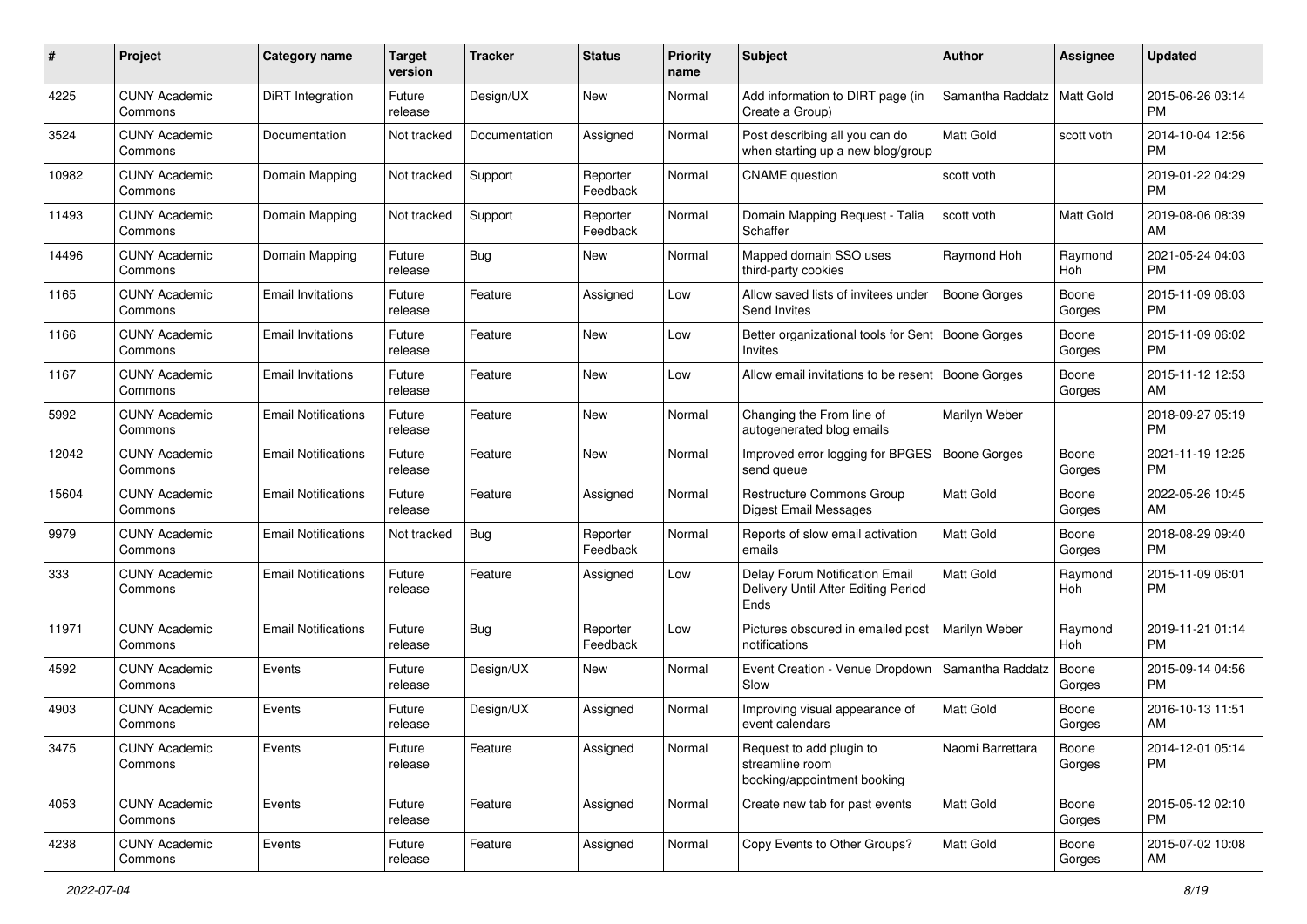| #     | Project                         | <b>Category name</b> | <b>Target</b><br>version | <b>Tracker</b> | <b>Status</b>        | <b>Priority</b><br>name | <b>Subject</b>                                                                      | <b>Author</b>           | <b>Assignee</b>       | <b>Updated</b>                |
|-------|---------------------------------|----------------------|--------------------------|----------------|----------------------|-------------------------|-------------------------------------------------------------------------------------|-------------------------|-----------------------|-------------------------------|
| 4481  | <b>CUNY Academic</b><br>Commons | Events               | Future<br>release        | Feature        | <b>New</b>           | Normal                  | Group admins/mods should have<br>the ability to unlink an event from<br>the group   | Boone Gorges            | Boone<br>Gorges       | 2017-04-24 03:53<br><b>PM</b> |
| 5696  | <b>CUNY Academic</b><br>Commons | Events               | Future<br>release        | Feature        | Assigned             | Normal                  | Events Calendar - display options<br>/ calendar aggregation                         | Matt Gold               | Boone<br>Gorges       | 2016-10-13 11:44<br>AM        |
| 11077 | <b>CUNY Academic</b><br>Commons | Events               | Not tracked              | Feature        | Reporter<br>Feedback | Normal                  | Show event category description<br>in event list view                               | Raffi<br>Khatchadourian |                       | 2019-02-12 10:38<br><b>PM</b> |
| 11531 | <b>CUNY Academic</b><br>Commons | Events               | Future<br>release        | Feature        | <b>New</b>           | Normal                  | Main Events calendar should<br>include non-public events that<br>user has access to | scott voth              | Boone<br>Gorges       | 2019-06-11 10:00<br>AM        |
| 4438  | <b>CUNY Academic</b><br>Commons | Events               | Future<br>release        | Bug            | Assigned             | Normal                  | Events Calendar - Export<br><b>Recurring Events</b>                                 | scott voth              | Daniel Jones          | 2016-05-23 04:25<br>PM        |
| 5016  | <b>CUNY Academic</b><br>Commons | Events               | Future<br>release        | Feature        | Assigned             | Low                     | Allow comments to be posted on<br>events                                            | <b>Matt Gold</b>        | Raymond<br>Hoh        | 2019-03-01 02:23<br><b>PM</b> |
| 6749  | <b>CUNY Academic</b><br>Commons | Events               | Future<br>release        | Bug            | <b>New</b>           | Low                     | BPEO iCal request can trigger<br>very large number of DB queries                    | <b>Boone Gorges</b>     | Raymond<br>Hoh        | 2016-11-15 10:09<br><b>PM</b> |
| 653   | <b>CUNY Academic</b><br>Commons | Group Blogs          | Future<br>release        | Feature        | Assigned             | Normal                  | Redesign Integration of Groups<br>and Blogs                                         | Matt Gold               | Samantha<br>Raddatz   | 2015-11-09 05:40<br>PM        |
| 3580  | <b>CUNY Academic</b><br>Commons | Group Blogs          | Future<br>release        | Feature        | New                  | Normal                  | Multiple blogs per group                                                            | Boone Gorges            | Boone<br>Gorges       | 2018-02-20 02:02<br>PM        |
| 8756  | <b>CUNY Academic</b><br>Commons | Group Blogs          | Future<br>release        | Feature        | Hold                 | Normal                  | Connect multiple blogs to one<br>group?                                             | Matt Gold               | Boone<br>Gorges       | 2017-09-30 10:42<br>AM        |
| 5317  | <b>CUNY Academic</b><br>Commons | Group Blogs          | Not tracked              | Bug            | Reporter<br>Feedback | Normal                  | Notifications of New Post Didn't<br>Come                                            | Luke Waltzer            | Samantha<br>Raddatz   | 2016-03-21 10:41<br><b>PM</b> |
| 11834 | <b>CUNY Academic</b><br>Commons | <b>Group Files</b>   | Future<br>release        | Feature        | <b>New</b>           | Normal                  | Improved tools for managing<br>group file folders                                   | Boone Gorges            | Sonja Leix            | 2019-09-06 03:55<br><b>PM</b> |
| 12091 | <b>CUNY Academic</b><br>Commons | <b>Group Files</b>   | Future<br>release        | Feature        | <b>New</b>           | Normal                  | Improved pre-upload file validation<br>for bp-group-documents                       | <b>Boone Gorges</b>     | Boone<br>Gorges       | 2019-11-14 01:21<br><b>PM</b> |
| 1192  | <b>CUNY Academic</b><br>Commons | <b>Group Files</b>   | Future<br>release        | Feature        | Assigned             | Low                     | When posting group files, allow<br>users to add a category without<br>saving        | Matt Gold               | Raymond<br>Hoh        | 2015-11-09 05:53<br><b>PM</b> |
| 3080  | <b>CUNY Academic</b><br>Commons | <b>Group Files</b>   | Future<br>release        | Feature        | Assigned             | Low                     | Create a system to keep track of<br>file changes                                    | Matt Gold               | Boone<br>Gorges       | 2014-02-26 10:04<br><b>PM</b> |
| 3354  | <b>CUNY Academic</b><br>Commons | <b>Group Files</b>   | Future<br>release        | Feature        | Assigned             | Low                     | Allow Group Download of Multiple<br><b>Selected Files</b>                           | <b>Matt Gold</b>        | Chris Stein           | 2014-08-01 08:50<br>AM        |
| 13457 | <b>CUNY Academic</b><br>Commons | Group Forums         | 2.0.3                    | Bug            | <b>New</b>           | High                    | Forum post not sending<br>notifications                                             | Filipa Calado           | Raymond<br><b>Hoh</b> | 2022-06-29 11:32<br>AM        |
| 3059  | <b>CUNY Academic</b><br>Commons | Group Forums         | Future<br>release        | Design/UX      | <b>New</b>           | Normal                  | Forum Post Permissable Content<br><b>Explanatory Text</b>                           | Chris Stein             | Chris Stein           | 2015-04-02 11:27<br>AM        |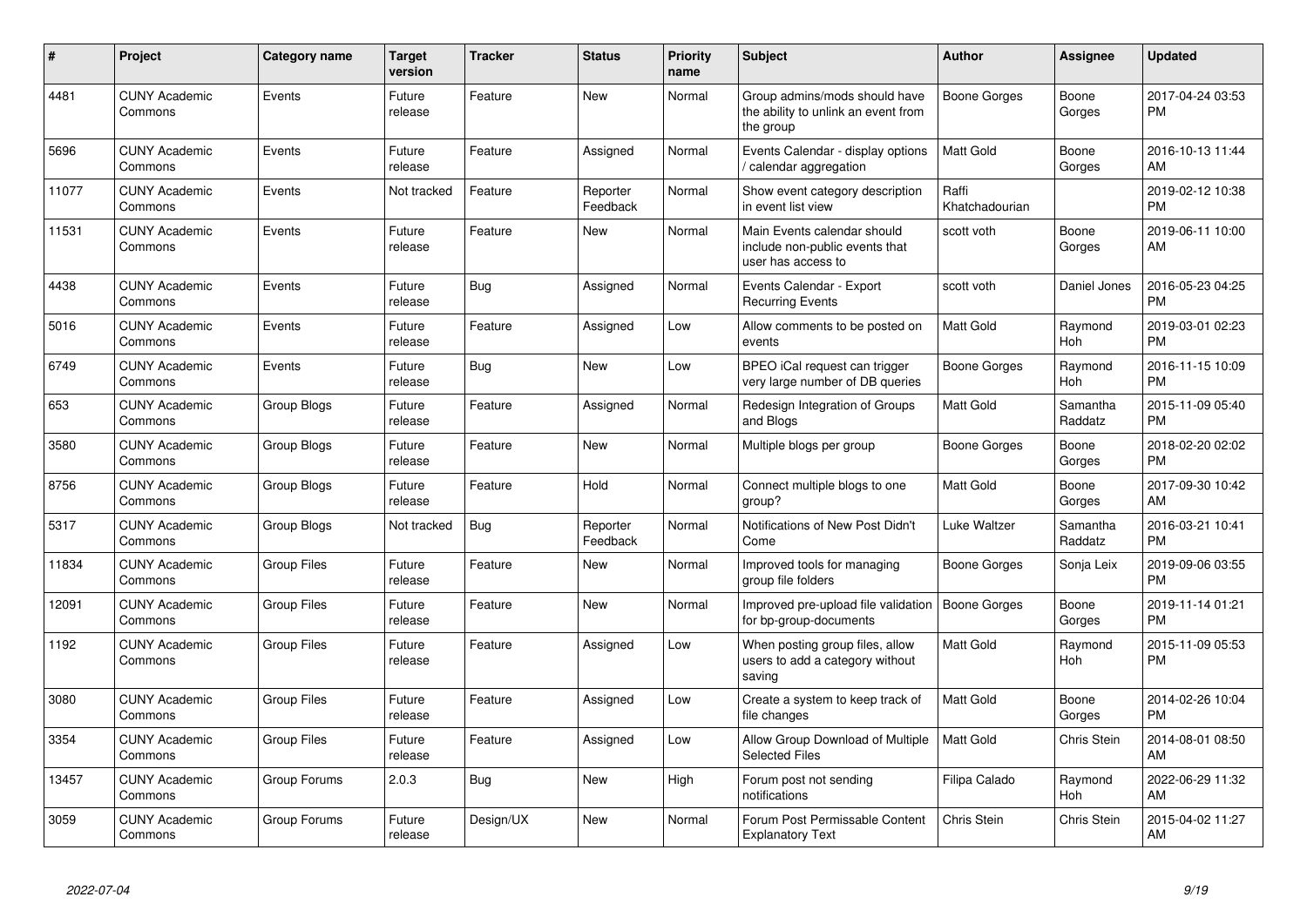| #     | <b>Project</b>                  | Category name     | <b>Target</b><br>version | <b>Tracker</b> | <b>Status</b>        | <b>Priority</b><br>name | <b>Subject</b>                                                                             | <b>Author</b>    | Assignee            | <b>Updated</b>                |
|-------|---------------------------------|-------------------|--------------------------|----------------|----------------------|-------------------------|--------------------------------------------------------------------------------------------|------------------|---------------------|-------------------------------|
| 4221  | <b>CUNY Academic</b><br>Commons | Group Forums      | Future<br>release        | Design/UX      | Assigned             | Normal                  | Add 'Number of Posts' display<br>option to Forum page                                      | Samantha Raddatz | Samantha<br>Raddatz | 2015-06-26 02:21<br><b>PM</b> |
| 585   | <b>CUNY Academic</b><br>Commons | Group Forums      | Future<br>release        | Feature        | Assigned             | Normal                  | Merge Forum Topics                                                                         | Sarah Morgano    | Boone<br>Gorges     | 2011-07-06 04:11<br><b>PM</b> |
| 3192  | <b>CUNY Academic</b><br>Commons | Group Forums      | Future<br>release        | Feature        | Assigned             | Normal                  | Customizable forum views for<br>bbPress 2.x group forums                                   | Boone Gorges     | Raymond<br>Hoh      | 2015-11-09 12:47<br><b>PM</b> |
| 3193  | <b>CUNY Academic</b><br>Commons | Group Forums      | Future<br>release        | Feature        | Assigned             | Normal                  | bbPress 2.x dynamic roles and<br><b>RBE</b>                                                | Boone Gorges     | Boone<br>Gorges     | 2014-09-30 01:30<br><b>PM</b> |
| 10659 | <b>CUNY Academic</b><br>Commons | Group Forums      | Future<br>release        | Feature        | Assigned             | Normal                  | Post to multiple groups via email                                                          | Matt Gold        | Raymond<br>Hoh      | 2018-11-15 12:54<br>AM        |
| 13199 | <b>CUNY Academic</b><br>Commons | Group Forums      | Future<br>release        | Feature        | New                  | Normal                  | Favoring Groups over bbPress<br>plugin                                                     | Colin McDonald   | Colin<br>McDonald   | 2021-11-19 12:28<br><b>PM</b> |
| 13358 | <b>CUNY Academic</b><br>Commons | Group Forums      | Future<br>release        | Feature        | New                  | Normal                  | Improved UI for group forum<br>threading settings                                          | Boone Gorges     | Raymond<br>Hoh      | 2021-11-19 12:27<br><b>PM</b> |
| 5268  | <b>CUNY Academic</b><br>Commons | Group Forums      | Future<br>release        | Bug            | Assigned             | Normal                  | Long-time to post to multiple<br>groups                                                    | Luke Waltzer     | Daniel Jones        | 2016-09-07 06:31<br><b>PM</b> |
| 7928  | <b>CUNY Academic</b><br>Commons | Group Forums      | Not tracked              | <b>Bug</b>     | New                  | Normal                  | Duplicate Forum post                                                                       | Luke Waltzer     | Raymond<br>Hoh      | 2017-04-11 09:27<br><b>PM</b> |
| 9835  | <b>CUNY Academic</b><br>Commons | Group Forums      | Future<br>release        | Bug            | Assigned             | Normal                  | add a "like" function?                                                                     | Marilyn Weber    | <b>Erik Trainer</b> | 2018-06-05 01:49<br><b>PM</b> |
| 13328 | <b>CUNY Academic</b><br>Commons | Group Forums      | Not tracked              | Bug            | Reporter<br>Feedback | Normal                  | cross-posting in two related<br>groups                                                     | Marilyn Weber    | Raymond<br>Hoh      | 2020-09-15 10:39<br><b>PM</b> |
| 6392  | <b>CUNY Academic</b><br>Commons | Group Forums      | Future<br>release        | Design/UX      | Assigned             | Low                     | Composition/Preview Panes in<br>Forum Posts                                                | Luke Waltzer     | Paige Dupont        | 2016-10-21 04:26<br><b>PM</b> |
| 3308  | <b>CUNY Academic</b><br>Commons | Group Invitations | Future<br>release        | Feature        | Assigned             | Normal                  | Allow members to rescind group<br>invitations                                              | <b>Matt Gold</b> | Boone<br>Gorges     | 2015-04-01 08:53<br><b>PM</b> |
| 3419  | <b>CUNY Academic</b><br>Commons | Group Invitations | 1.6.14                   | <b>Bug</b>     | Testing<br>Required  | Normal                  | Neatening the display of<br>messages on group requests                                     | <b>Matt Gold</b> | Boone<br>Gorges     | 2014-09-01 09:29<br><b>PM</b> |
| 1456  | <b>CUNY Academic</b><br>Commons | Group Invitations | Future<br>release        | Feature        | Reporter<br>Feedback | Low                     | Invite to Group Button from Profile<br>Field                                               | Matt Gold        | Samantha<br>Raddatz | 2015-11-09 05:59<br><b>PM</b> |
| 2610  | <b>CUNY Academic</b><br>Commons | Group Invitations | Future<br>release        | Feature        | Assigned             | Low                     | Request: Custom invitation<br>message to group invites                                     | local admin      | Boone<br>Gorges     | 2015-11-09 06:13<br><b>PM</b> |
| 13370 | <b>CUNY Academic</b><br>Commons | Group Library     | Future<br>release        | Feature        | <b>New</b>           | Normal                  | Library bulk deletion and folder<br>editing                                                | Colin McDonald   | Boone<br>Gorges     | 2020-10-13 10:41<br>AM        |
| 13650 | <b>CUNY Academic</b><br>Commons | Group Library     | Future<br>release        | Feature        | <b>New</b>           | Normal                  | Forum Attachments in Group<br>Library                                                      | Laurie Hurson    |                     | 2021-11-19 12:30<br><b>PM</b> |
| 14309 | <b>CUNY Academic</b><br>Commons | Group Library     | Future<br>release        | Feature        | New                  | Normal                  | Better handling of<br>bp_group_document file download<br>attempts when file is not present | Boone Gorges     | Boone<br>Gorges     | 2021-11-19 12:28<br><b>PM</b> |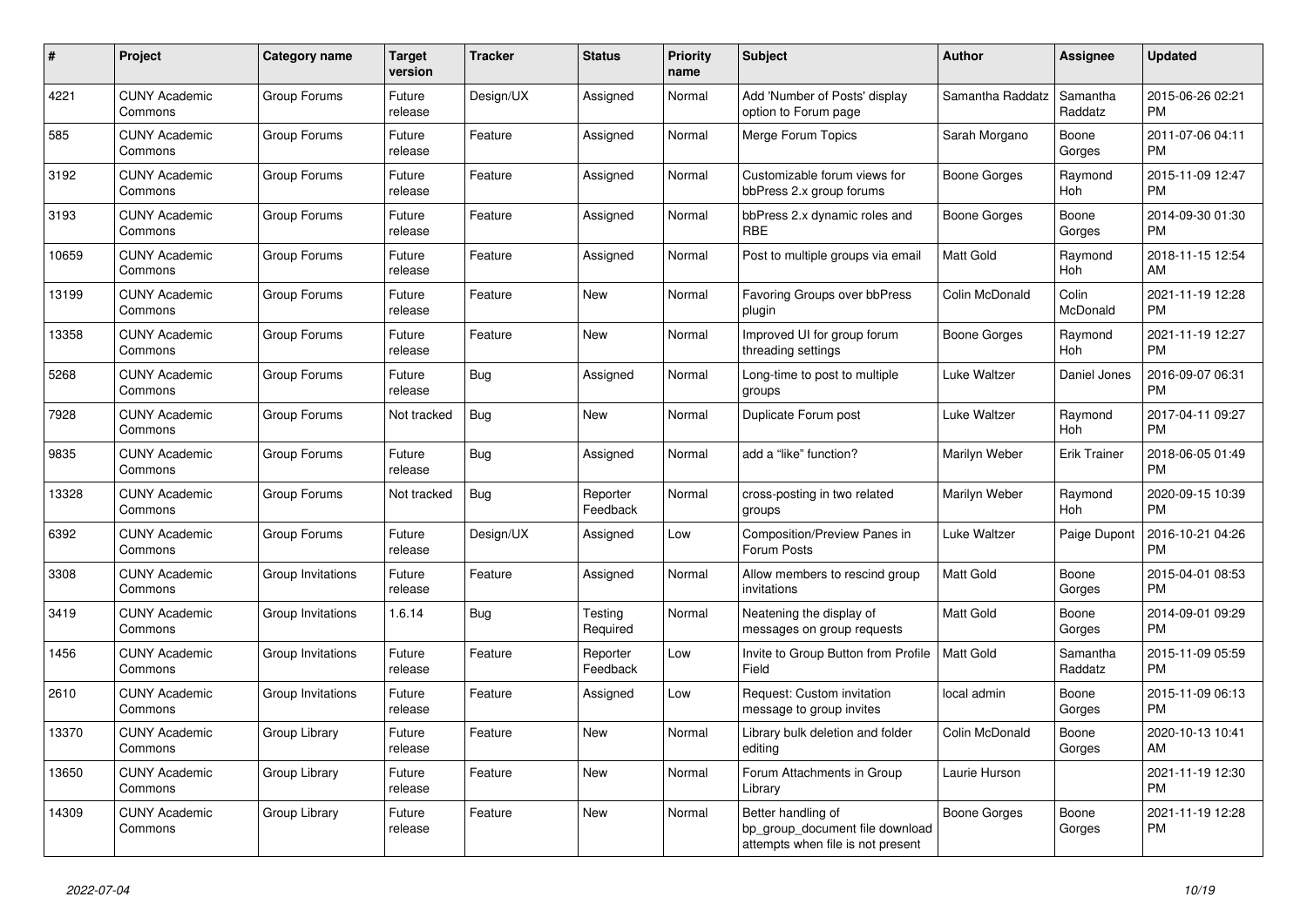| #     | Project                         | <b>Category name</b>           | <b>Target</b><br>version | <b>Tracker</b> | <b>Status</b>        | Priority<br>name | <b>Subject</b>                                                              | <b>Author</b>          | Assignee            | <b>Updated</b>                |
|-------|---------------------------------|--------------------------------|--------------------------|----------------|----------------------|------------------|-----------------------------------------------------------------------------|------------------------|---------------------|-------------------------------|
| 9015  | <b>CUNY Academic</b><br>Commons | Groups (misc)                  | Not tracked              | Outreach       | Assigned             | Normal           | Email group admins the email<br>addresses of their groups                   | <b>Matt Gold</b>       | Matt Gold           | 2018-01-02 09:54<br>AM        |
| 481   | <b>CUNY Academic</b><br>Commons | Groups (misc)                  | Future<br>release        | Feature        | Assigned             | Normal           | ability to archive inactive groups<br>and blogs                             | Michael Mandiberg      | Samantha<br>Raddatz | 2015-11-09 05:56<br><b>PM</b> |
| 1544  | <b>CUNY Academic</b><br>Commons | Groups (misc)                  | Future<br>release        | Feature        | Reporter<br>Feedback | Normal           | Group Filtering and Sorting                                                 | Matt Gold              | Chris Stein         | 2019-03-01 02:25<br><b>PM</b> |
| 3458  | <b>CUNY Academic</b><br>Commons | Groups (misc)                  | Future<br>release        | Feature        | Assigned             | Normal           | Filter Members of Group by<br>Campus                                        | Michael Smith          | Samantha<br>Raddatz | 2014-09-26 08:32<br><b>PM</b> |
| 7115  | <b>CUNY Academic</b><br>Commons | Groups (misc)                  | Future<br>release        | Feature        | Reporter<br>Feedback | Normal           | make licensing info clear during<br>group creation                          | Matt Gold              | Raymond<br>Hoh      | 2020-12-08 11:32<br>AM        |
| 12446 | <b>CUNY Academic</b><br>Commons | Groups (misc)                  | Future<br>release        | Feature        | Reporter<br>Feedback | Normal           | Toggle default site to group forum<br>posting                               | Laurie Hurson          | Laurie Hurson       | 2020-03-10 11:57<br>AM        |
| 12392 | <b>CUNY Academic</b><br>Commons | Help/Codex                     | Not tracked              | Documentation  | <b>New</b>           | Normal           | <b>Updates to Common Commons</b><br>Questions on Help Page                  | scott voth             | Margaret<br>Galvan  | 2020-02-11 10:53<br>AM        |
| 11883 | <b>CUNY Academic</b><br>Commons | Help/Codex                     | Not tracked              | Support        | <b>New</b>           | Normal           | Need Embedding Help Page<br>Update (Tableau)                                | <b>Anthony Wheeler</b> | scott voth          | 2019-09-24 08:49<br>AM        |
| 1888  | <b>CUNY Academic</b><br>Commons | Home Page                      | Future<br>release        | Feature        | Assigned             | Normal           | Refactor BP MPO Activity Filter to<br>support proper pagination             | Sarah Morgano          | Boone<br>Gorges     | 2014-05-01 07:11<br><b>PM</b> |
| 4980  | <b>CUNY Academic</b><br>Commons | Home Page                      | Future<br>release        | Feature        | Assigned             | Normal           | CAC Featured Content -- Adding<br>Randomization                             | Matt Gold              | Boone<br>Gorges     | 2016-12-12 03:01<br><b>PM</b> |
| 6995  | <b>CUNY Academic</b><br>Commons | Home Page                      | Not tracked              | Bug            | Assigned             | Normal           | member filter on homepage not<br>workina                                    | Matt Gold              | Raymond<br>Hoh      | 2016-12-11 09:46<br><b>PM</b> |
| 1983  | <b>CUNY Academic</b><br>Commons | Home Page                      | Future<br>release        | Feature        | Assigned             | Low              | Media Library integration with<br>Featured Content plugin                   | Boone Gorges           | Dominic<br>Giglio   | 2014-03-17 10:34<br>AM        |
| 10580 | <b>CUNY Academic</b><br>Commons | Information<br>Architecture    | Future<br>release        | Design/UX      | New                  | Normal           | Primary nav item review                                                     | Boone Gorges           | Sara Cannon         | 2022-06-28 01:29<br><b>PM</b> |
| 3230  | <b>CUNY Academic</b><br>Commons | Internal Tools and<br>Workflow | Not tracked              | Feature        | Assigned             | High             | Scripts for quicker<br>provisioning/updating of<br>development environments | Boone Gorges           | Boone<br>Gorges     | 2016-01-26 04:54<br><b>PM</b> |
| 13891 | <b>CUNY Academic</b><br>Commons | Internal Tools and<br>Workflow | 2.1.0                    | Feature        | New                  | Normal           | Migrate automated linting to<br>GitHub Actions                              | Boone Gorges           | Jeremy Felt         | 2022-06-29 11:13<br>AM        |
| 15194 | <b>CUNY Academic</b><br>Commons | Internal Tools and<br>Workflow | 2.1.0                    | Feature        | <b>New</b>           | Normal           | PHPCS sniff for un-restored<br>switch to blog() calls                       | Boone Gorges           | Jeremy Felt         | 2022-05-26 10:45<br>AM        |
| 12382 | <b>CUNY Academic</b><br>Commons | Membership                     | Not tracked              | Support        | <b>New</b>           | Normal           | Email request change                                                        | Marilyn Weber          | Marilyn<br>Weber    | 2020-02-06 12:56<br><b>PM</b> |
| 5234  | <b>CUNY Academic</b><br>Commons | Membership                     | Future<br>release        | Feature        | Assigned             | Normal           | Write Unconfirmed patch for WP                                              | Boone Gorges           | Boone<br>Gorges     | 2016-10-24 11:18<br>AM        |
| 3577  | <b>CUNY Academic</b><br>Commons | My Commons                     | Future<br>release        | Design/UX      | Assigned             | Normal           | Replies to items in My Commons                                              | <b>Matt Gold</b>       | Raymond<br>Hoh      | 2015-04-09 05:19<br><b>PM</b> |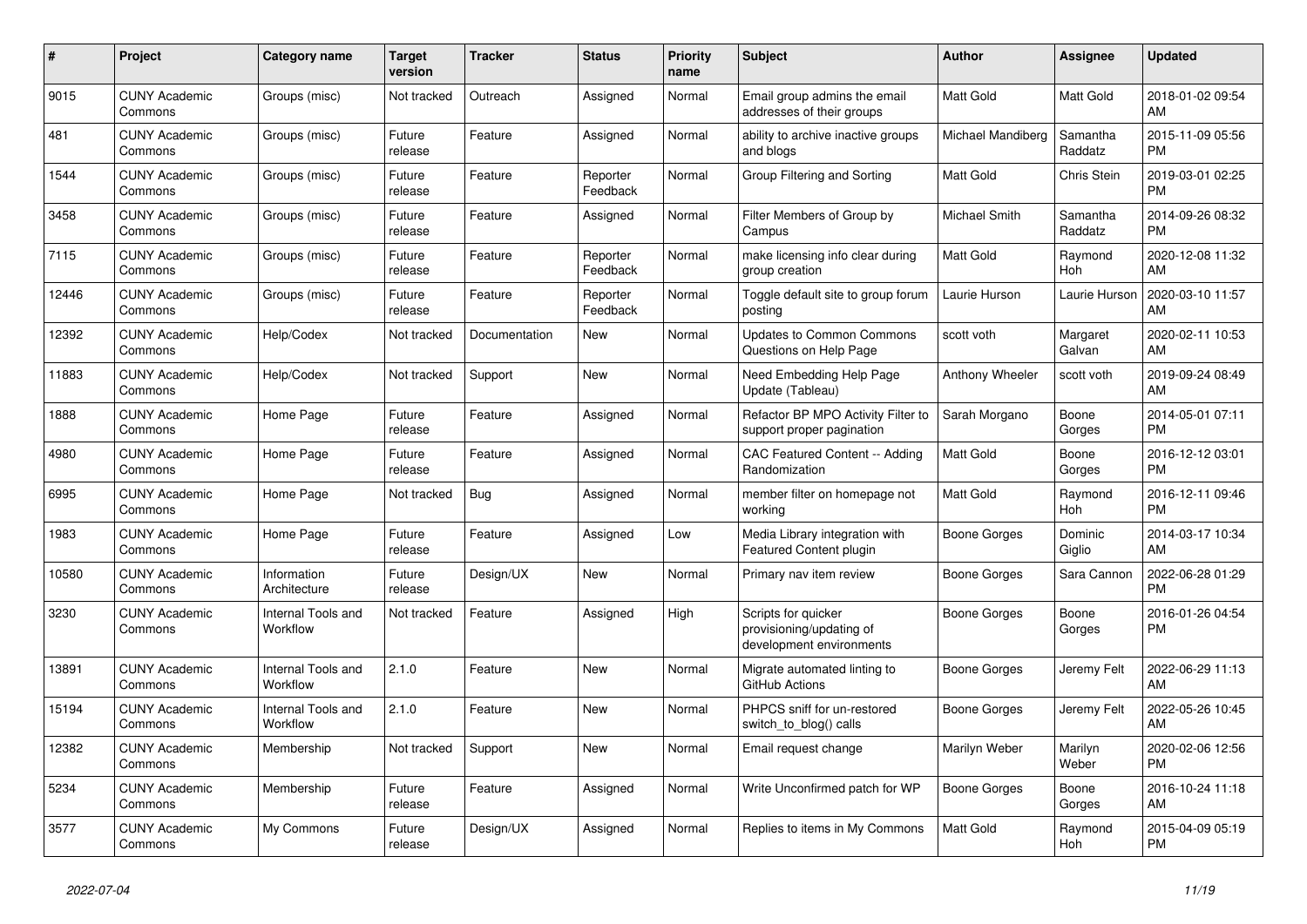| #     | Project                         | <b>Category name</b>    | <b>Target</b><br>version | <b>Tracker</b> | <b>Status</b>        | Priority<br>name | <b>Subject</b>                                                                             | Author                  | <b>Assignee</b>     | <b>Updated</b>                |
|-------|---------------------------------|-------------------------|--------------------------|----------------|----------------------|------------------|--------------------------------------------------------------------------------------------|-------------------------|---------------------|-------------------------------|
| 3565  | <b>CUNY Academic</b><br>Commons | My Commons              | Not tracked              | Documentation  | New                  | Normal           | Load Newest inconsistencies                                                                | Chris Stein             | scott voth          | 2015-11-09 01:16<br><b>PM</b> |
| 3330  | <b>CUNY Academic</b><br>Commons | My Commons              | Future<br>release        | Feature        | Assigned             | Normal           | "Commons Information" tool                                                                 | <b>Boone Gorges</b>     | Chris Stein         | 2014-09-22 08:46<br><b>PM</b> |
| 3517  | <b>CUNY Academic</b><br>Commons | My Commons              | Future<br>release        | Feature        | Assigned             | Normal           | Mute/Unmute My Commons<br>updates                                                          | <b>Matt Gold</b>        | Raymond<br>Hoh      | 2015-11-09 01:19<br><b>PM</b> |
| 3536  | <b>CUNY Academic</b><br>Commons | My Commons              | Future<br>release        | Feature        | Assigned             | Normal           | Infinite Scroll on My Commons<br>page                                                      | <b>Matt Gold</b>        | Raymond<br>Hoh      | 2015-04-13 04:42<br><b>PM</b> |
| 4535  | <b>CUNY Academic</b><br>Commons | My Commons              | Future<br>release        | Bug            | New                  | Low              | My Commons filter issue                                                                    | scott voth              | Raymond<br>Hoh      | 2015-09-01 11:17<br>AM        |
| 9028  | <b>CUNY Academic</b><br>Commons | Onboarding              | Future<br>release        | Feature        | Assigned             | Normal           | suggest groups to new members<br>during the registration process                           | Matt Gold               | Chris Stein         | 2018-10-24 12:34<br><b>PM</b> |
| 9895  | <b>CUNY Academic</b><br>Commons | Onboarding              | Future<br>release        | Feature        | Assigned             | Normal           | Add "Accept Invitation"<br>link/button/function to Group<br>and/or Site invitation emails? | Luke Waltzer            | Boone<br>Gorges     | 2018-06-07 12:42<br><b>PM</b> |
| 8440  | <b>CUNY Academic</b><br>Commons | Onboarding              | Not tracked              | <b>Bug</b>     | <b>New</b>           | Normal           | Create Test Email Accounts for<br><b>Onboarding Project</b>                                | Stephen Real            | Stephen Real        | 2017-08-01 09:49<br><b>PM</b> |
| 5955  | <b>CUNY Academic</b><br>Commons | Outreach                | Future<br>release        | Feature        | Assigned             | Normal           | Create auto-newsletter for<br>commons members                                              | Matt Gold               | Luke Waltzer        | 2016-08-30 10:34<br>AM        |
| 10794 | <b>CUNY Academic</b><br>Commons | Performance             | Not tracked              | Bug            | New                  | Normal           | Memcached connection<br>occasionally breaks                                                | Boone Gorges            | Boone<br>Gorges     | 2018-12-06 03:30<br><b>PM</b> |
| 14908 | <b>CUNY Academic</b><br>Commons | Performance             |                          | Bug            | New                  | Normal           | Stale object cache on cdev                                                                 | Raymond Hoh             | Boone<br>Gorges     | 2021-12-07 09:45<br>AM        |
| 15242 | CUNY Academic<br>Commons        | Performance             | Not tracked              | Bug            | Reporter<br>Feedback | Normal           | Slugist site                                                                               | Raffi<br>Khatchadourian | Boone<br>Gorges     | 2022-02-07 11:14<br>AM        |
| 14787 | <b>CUNY Academic</b><br>Commons | <b>Plugin Packages</b>  | Future<br>release        | Feature        | New                  | Normal           | Creating a "Design" plugin<br>package                                                      | Laurie Hurson           | scott voth          | 2022-04-27 04:56<br><b>PM</b> |
| 4253  | <b>CUNY Academic</b><br>Commons | <b>Public Portfolio</b> | Future<br>release        | Design/UX      | New                  | Normal           | Encourage users to add portfolio<br>content                                                | Samantha Raddatz        | Samantha<br>Raddatz | 2015-07-07 11:32<br>AM        |
| 4404  | <b>CUNY Academic</b><br>Commons | <b>Public Portfolio</b> | Future<br>release        | Design/UX      | Assigned             | Normal           | Change color of permissions info<br>on portfolio editing interface                         | Matt Gold               | Samantha<br>Raddatz | 2015-08-11 05:28<br><b>PM</b> |
| 4622  | <b>CUNY Academic</b><br>Commons | Public Portfolio        | Future<br>release        | Design/UX      | New                  | Normal           | <b>Profile Visibility Settings</b>                                                         | Samantha Raddatz        | Samantha<br>Raddatz | 2015-09-21 12:18<br><b>PM</b> |
| 11496 | <b>CUNY Academic</b><br>Commons | <b>Public Portfolio</b> | 1.15.2                   | Support        | New                  | Normal           | Replace Twitter Icon on Member<br>Portfolio page                                           | scott voth              | Boone<br>Gorges     | 2019-06-06 01:03<br><b>PM</b> |
| 2753  | <b>CUNY Academic</b><br>Commons | Public Portfolio        | Future<br>release        | Feature        | New                  | Normal           | Create actual actual tagification in<br>academic interests and other<br>fields             | Micki Kaufman           | Boone<br>Gorges     | 2015-01-05 08:52<br><b>PM</b> |
| 2832  | <b>CUNY Academic</b><br>Commons | Public Portfolio        | Future<br>release        | Feature        | Assigned             | Normal           | Improve interface for (not)<br>auto-linking profile fields                                 | Boone Gorges            | Chris Stein         | 2015-01-05 08:52<br><b>PM</b> |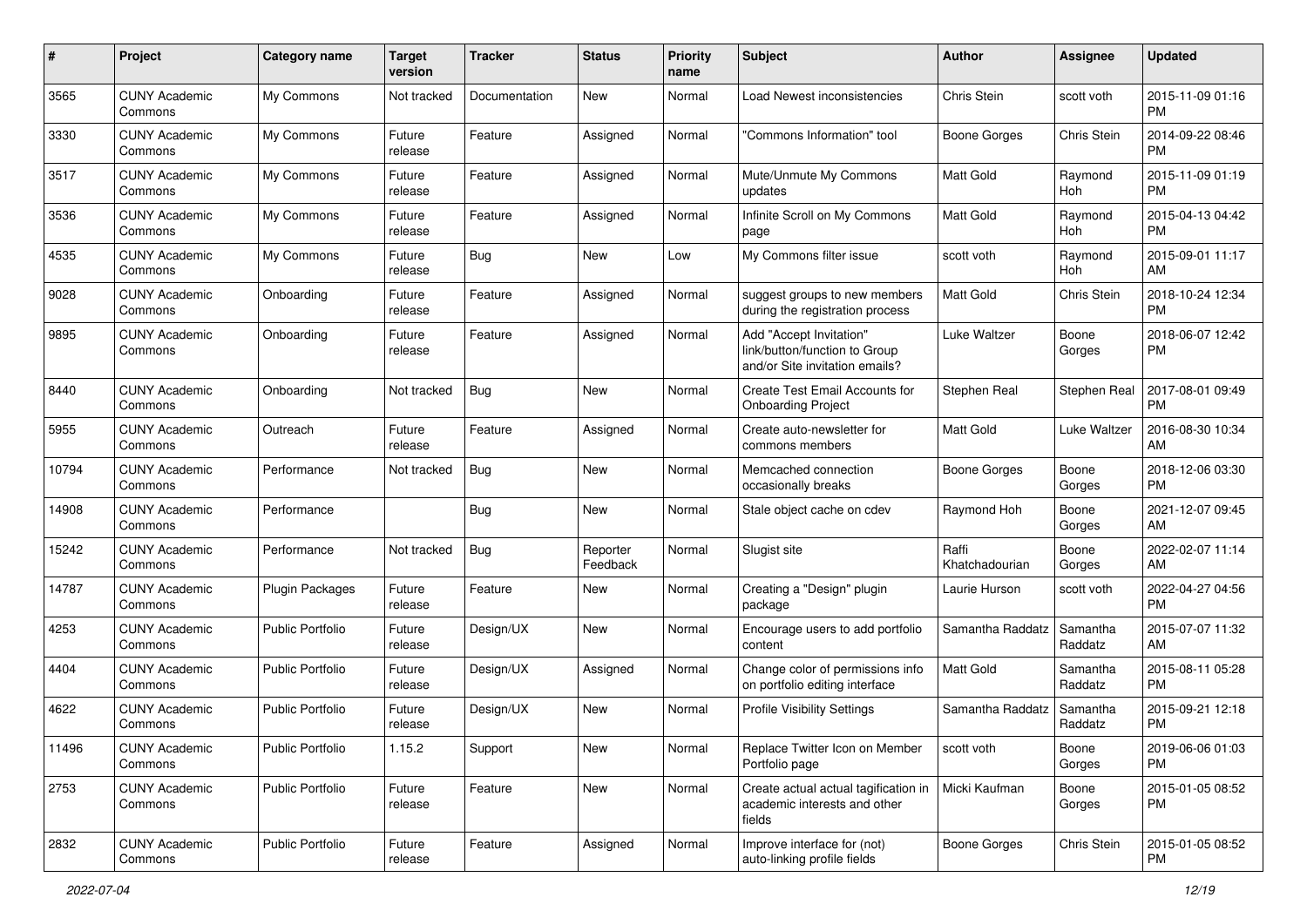| $\#$  | Project                         | <b>Category name</b>    | <b>Target</b><br>version | <b>Tracker</b> | <b>Status</b>        | Priority<br>name | <b>Subject</b>                                                                | <b>Author</b>    | <b>Assignee</b>  | <b>Updated</b>                |
|-------|---------------------------------|-------------------------|--------------------------|----------------|----------------------|------------------|-------------------------------------------------------------------------------|------------------|------------------|-------------------------------|
| 2881  | <b>CUNY Academic</b><br>Commons | <b>Public Portfolio</b> | Future<br>release        | Feature        | Assigned             | Normal           | Redesign the UX for Profiles                                                  | Chris Stein      | Chris Stein      | 2016-10-13 12:45<br><b>PM</b> |
| 3042  | <b>CUNY Academic</b><br>Commons | <b>Public Portfolio</b> | Future<br>release        | Feature        | Assigned             | Normal           | Browsing member interests                                                     | <b>Matt Gold</b> | Boone<br>Gorges  | 2015-03-21 09:04<br><b>PM</b> |
| 3220  | <b>CUNY Academic</b><br>Commons | <b>Public Portfolio</b> | Future<br>release        | Feature        | Assigned             | Normal           | Add indent/outdent option to<br>Formatting Buttons on Profile<br>Page         | <b>Matt Gold</b> | Boone<br>Gorges  | 2014-05-21 10:39<br><b>PM</b> |
| 3768  | <b>CUNY Academic</b><br>Commons | <b>Public Portfolio</b> | Future<br>release        | Feature        | Assigned             | Normal           | Institutions/Past positions on<br>public portfolios                           | Matt Gold        | Boone<br>Gorges  | 2018-04-23 10:44<br>AM        |
| 3770  | <b>CUNY Academic</b><br>Commons | <b>Public Portfolio</b> | Future<br>release        | Feature        | Assigned             | Normal           | Improve Layout/Formatting of<br>Positions Area on Public Portfolios           | <b>Matt Gold</b> | Chris Stein      | 2015-04-01 09:17<br><b>PM</b> |
| 10354 | <b>CUNY Academic</b><br>Commons | <b>Public Portfolio</b> | Future<br>release        | Feature        | <b>New</b>           | Normal           | Opt out of Having a Profile Page                                              | scott voth       | Chris Stein      | 2020-05-12 10:43<br>AM        |
| 14184 | <b>CUNY Academic</b><br>Commons | Public Portfolio        | Future<br>release        | Feature        | New                  | Normal           | Centralized mechanism for storing<br>Campus affiliations                      | Boone Gorges     | Boone<br>Gorges  | 2022-01-04 11:35<br>AM        |
| 5827  | <b>CUNY Academic</b><br>Commons | <b>Public Portfolio</b> | Future<br>release        | Bug            | Assigned             | Normal           | Academic Interests square bracket<br>links not working                        | scott voth       | Chris Stein      | 2016-08-11 11:59<br><b>PM</b> |
| 2013  | <b>CUNY Academic</b><br>Commons | <b>Public Portfolio</b> | Future<br>release        | Feature        | Assigned             | Low              | Have Profile Privacy Options show   Matt Gold<br>up only for filled-in fields |                  | Boone<br>Gorges  | 2015-11-09 06:09<br><b>PM</b> |
| 3048  | <b>CUNY Academic</b><br>Commons | Public Portfolio        | Future<br>release        | Feature        | New                  | Low              | Images for rich text profile fields                                           | Boone Gorges     | Boone<br>Gorges  | 2014-02-19 12:56<br><b>PM</b> |
| 3506  | <b>CUNY Academic</b><br>Commons | Publicity               | 1.7                      | Publicity      | New                  | Normal           | Prepare 1.7 email messaging                                                   | Micki Kaufman    | Micki<br>Kaufman | 2014-10-01 12:36<br><b>PM</b> |
| 3509  | <b>CUNY Academic</b><br>Commons | Publicity               | 1.7                      | Publicity      | <b>New</b>           | Normal           | Create 1.7 digital signage imagery                                            | Micki Kaufman    | Marilyn<br>Weber | 2014-10-01 12:40<br><b>PM</b> |
| 3510  | <b>CUNY Academic</b><br>Commons | Publicity               | 1.7                      | Publicity      | Assigned             | Normal           | Post on the News Blog re: 'My<br>Commons'                                     | Micki Kaufman    | Sarah<br>Morgano | 2014-10-15 11:18<br>AM        |
| 3511  | <b>CUNY Academic</b><br>Commons | Publicity               | 1.7                      | Publicity      | Assigned             | Normal           | Social media for 1.7                                                          | Micki Kaufman    | Sarah<br>Morgano | 2014-10-14 03:32<br><b>PM</b> |
| 6014  | <b>CUNY Academic</b><br>Commons | Publicity               | Future<br>release        | Publicity      | Reporter<br>Feedback | Normal           | Google search listing                                                         | <b>Matt Gold</b> | Boone<br>Gorges  | 2016-09-21 03:48<br><b>PM</b> |
| 12247 | <b>CUNY Academic</b><br>Commons | Publicity               | Not tracked              | Support        | New                  | Normal           | <b>Screenshot of First Commons</b><br>Homepage                                | scott voth       | scott voth       | 2020-01-14 12:08<br><b>PM</b> |
| 6115  | <b>CUNY Academic</b><br>Commons | Publicity               | Not tracked              | Feature        | Assigned             | Normal           | create digital signage for GC                                                 | Matt Gold        | scott voth       | 2016-10-11 10:09<br><b>PM</b> |
| 9643  | <b>CUNY Academic</b><br>Commons | Publicity               | Not tracked              | Feature        | <b>New</b>           | Normal           | Create a page on the Commons<br>for logos etc.                                | Stephen Real     | Stephen Real     | 2018-04-24 10:53<br>AM        |
| 11945 | <b>CUNY Academic</b><br>Commons | Reckoning               | Future<br>release        | Feature        | Reporter<br>Feedback | Normal           | Add Comments bubble to<br>Reckoning views                                     | Boone Gorges     | Boone<br>Gorges  | 2019-11-12 05:14<br><b>PM</b> |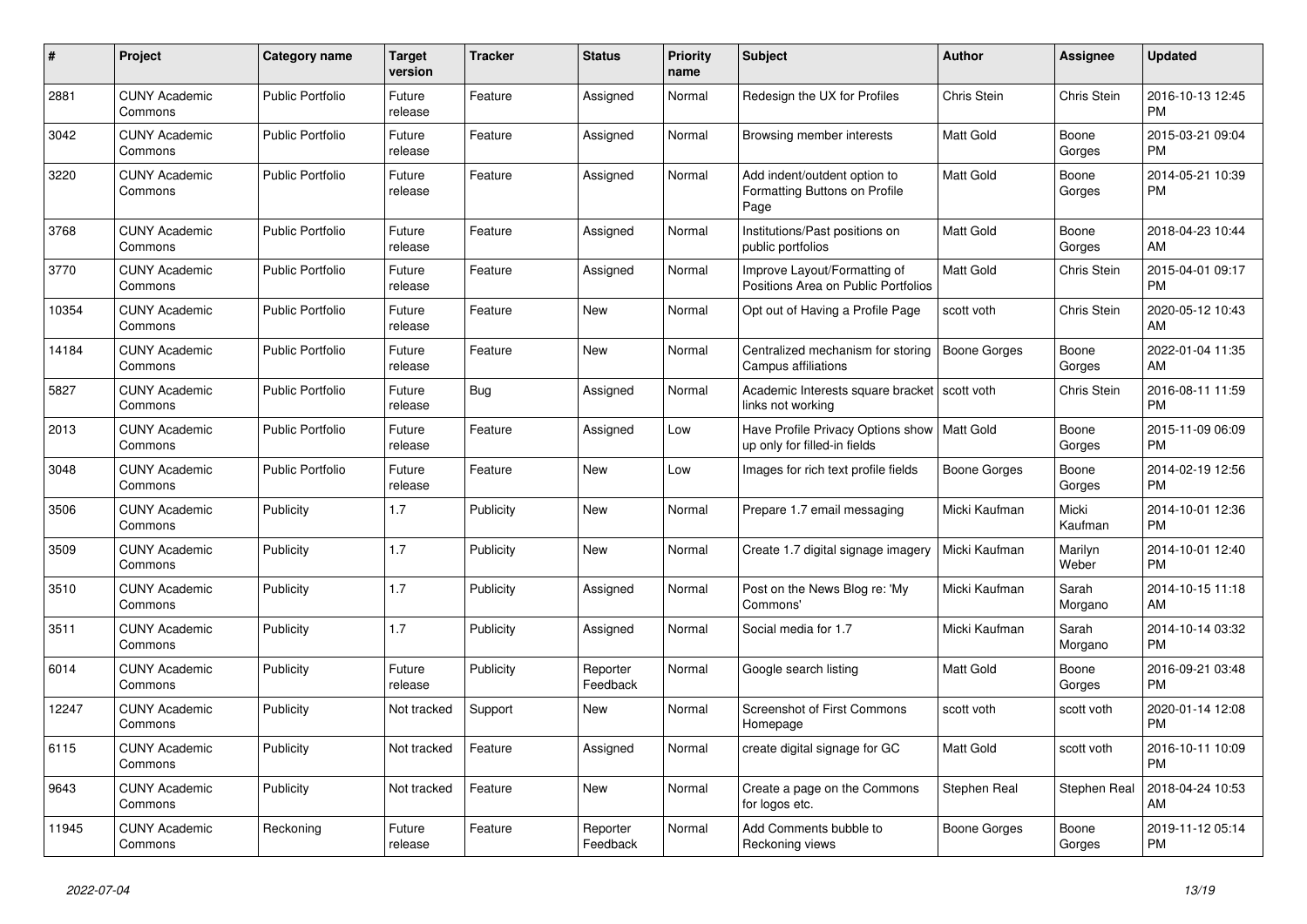| $\#$  | Project                         | <b>Category name</b>     | <b>Target</b><br>version | <b>Tracker</b> | <b>Status</b>        | Priority<br>name | <b>Subject</b>                                                           | <b>Author</b>           | <b>Assignee</b>     | <b>Updated</b>                |
|-------|---------------------------------|--------------------------|--------------------------|----------------|----------------------|------------------|--------------------------------------------------------------------------|-------------------------|---------------------|-------------------------------|
| 940   | <b>CUNY Academic</b><br>Commons | Redmine                  | Future<br>release        | Feature        | Assigned             | Low              | Communication with users after<br>releases                               | <b>Matt Gold</b>        | Dominic<br>Giglio   | 2012-09-09 04:36<br><b>PM</b> |
| 3615  | <b>CUNY Academic</b><br>Commons | Redmine                  | Not tracked              | Feature        | <b>New</b>           | Low              | Create Redmine issues via email                                          | Dominic Giglio          | Boone<br>Gorges     | 2017-11-16 11:36<br>AM        |
| 370   | <b>CUNY Academic</b><br>Commons | Registration             | Future<br>release        | Feature        | Assigned             | High             | <b>Guest Accounts</b>                                                    | Matt Gold               | Matt Gold           | 2015-04-09 09:33<br><b>PM</b> |
| 10273 | <b>CUNY Academic</b><br>Commons | Registration             | Not tracked              | Support        | Reporter<br>Feedback | Normal           | users combining CF and campus<br>address                                 | Marilyn Weber           |                     | 2019-09-18 10:58<br>AM        |
| 308   | <b>CUNY Academic</b><br>Commons | Registration             | Future<br>release        | Feature        | <b>New</b>           | Normal           | Group recommendations for<br>signup process                              | Boone Gorges            | Samantha<br>Raddatz | 2015-11-09 05:07<br><b>PM</b> |
| 5225  | <b>CUNY Academic</b><br>Commons | Registration             | Future<br>release        | Feature        | Assigned             | Normal           | On-boarding Issues                                                       | Luke Waltzer            | Samantha<br>Raddatz | 2016-02-12 02:58<br><b>PM</b> |
| 11860 | <b>CUNY Academic</b><br>Commons | Registration             | Future<br>release        | Feature        | <b>New</b>           | Normal           | <b>Ensure Students Are Aware They</b><br>Can Use Aliases At Registration | scott voth              |                     | 2019-09-24 08:46<br>AM        |
| 3369  | <b>CUNY Academic</b><br>Commons | Reply By Email           | Not tracked              | Outreach       | Hold                 | Normal           | Release reply by email to WP<br>plugin directory                         | <b>Matt Gold</b>        | Raymond<br>Hoh      | 2016-03-01 12:46<br><b>PM</b> |
| 8976  | <b>CUNY Academic</b><br>Commons | Reply By Email           | Not tracked              | Feature        | Assigned             | Normal           | Package RBE new topics posting?                                          | <b>Matt Gold</b>        | Raymond<br>Hoh      | 2017-12-04 02:34<br><b>PM</b> |
| 6671  | <b>CUNY Academic</b><br>Commons | Reply By Email           | Not tracked              | Bug            | Assigned             | Normal           | "Post too often" RBE error<br>message                                    | <b>Matt Gold</b>        | Raymond<br>Hoh      | 2016-11-11 09:55<br>AM        |
| 8991  | <b>CUNY Academic</b><br>Commons | Reply By Email           | Not tracked              | Bug            | Hold                 | Normal           | RBE duplicate email message<br>issue                                     | Matt Gold               | Raymond<br>Hoh      | 2018-02-18 08:53<br><b>PM</b> |
| 13430 | <b>CUNY Academic</b><br>Commons | Reply By Email           | Not tracked              | Bug            | New                  | Normal           | Delay in RBE                                                             | Luke Waltzer            | Raymond<br>Hoh      | 2020-10-13 11:16<br>AM        |
| 16177 | <b>CUNY Academic</b><br>Commons | Reply By Email           |                          | Bug            | New                  | Normal           | Switch to Inbound mode for RBE                                           | Raymond Hoh             | Raymond<br>Hoh      | 2022-05-30 04:32<br><b>PM</b> |
| 3002  | <b>CUNY Academic</b><br>Commons | Search                   | Future<br>release        | Feature        | Assigned             | Normal           | Overhaul CAC search by using<br>external search appliance                | <b>Boone Gorges</b>     | Boone<br>Gorges     | 2020-07-15 03:05<br><b>PM</b> |
| 9729  | <b>CUNY Academic</b><br>Commons | <b>SEO</b>               | Not tracked              | Support        | New                  | Normal           | 503 Errors showing on<br>newlaborforum.cuny.edu                          | Diane Krauthamer        | Raymond<br>Hoh      | 2018-05-22 04:48<br><b>PM</b> |
| 3662  | <b>CUNY Academic</b><br>Commons | <b>SEO</b>               | Future<br>release        | Feature        | Assigned             | Normal           | Duplicate Content/SEO/Google<br>issues                                   | Matt Gold               | Raymond<br>Hoh      | 2015-04-13 04:37<br><b>PM</b> |
| 13048 | <b>CUNY Academic</b><br>Commons | Shortcodes and<br>embeds | Future<br>release        | Feature        | New                  | Normal           | Jupyter Notebooks support                                                | Boone Gorges            |                     | 2020-07-14 11:46<br>AM        |
| 13331 | <b>CUNY Academic</b><br>Commons | Site cloning             | Future<br>release        | Bug            | New                  | Normal           | Combine Site Template and Clone<br>operations                            | Boone Gorges            | Jeremy Felt         | 2021-11-19 12:39<br><b>PM</b> |
| 5182  | <b>CUNY Academic</b><br>Commons | Social Paper             | Future<br>release        | Design/UX      | <b>New</b>           | Normal           | "Publishing" a private paper on<br>social paper?                         | Raffi<br>Khatchadourian | Boone<br>Gorges     | 2016-10-13 04:12<br><b>PM</b> |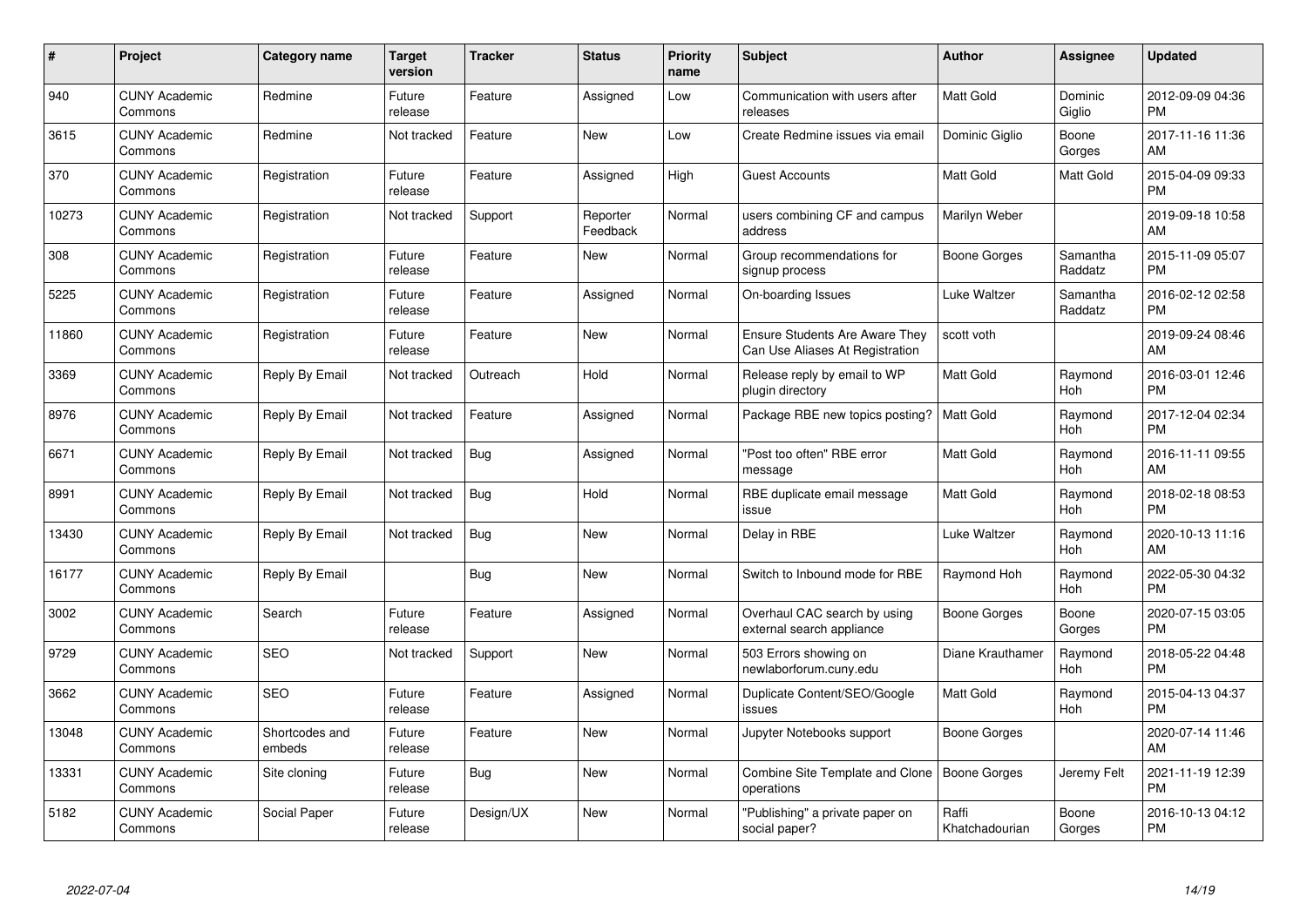| #     | Project                         | Category name           | <b>Target</b><br>version | <b>Tracker</b> | <b>Status</b>        | Priority<br>name | <b>Subject</b>                                                                                                                                        | <b>Author</b>           | <b>Assignee</b>     | <b>Updated</b>                |
|-------|---------------------------------|-------------------------|--------------------------|----------------|----------------------|------------------|-------------------------------------------------------------------------------------------------------------------------------------------------------|-------------------------|---------------------|-------------------------------|
| 5183  | <b>CUNY Academic</b><br>Commons | Social Paper            | Future<br>release        | Design/UX      | <b>New</b>           | Normal           | Creating a new paper when<br>viewing an existing paper                                                                                                | Raffi<br>Khatchadourian | Samantha<br>Raddatz | 2016-02-02 12:09<br><b>PM</b> |
| 13975 | <b>CUNY Academic</b><br>Commons | Social Paper            | Not tracked              | Support        | Reporter<br>Feedback | Normal           | can't approve comments on Social<br>Paper paper                                                                                                       | Marilyn Weber           |                     | 2021-02-12 09:33<br>AM        |
| 5199  | <b>CUNY Academic</b><br>Commons | Social Paper            | Future<br>release        | Feature        | New                  | Normal           | add tables to the SP editor                                                                                                                           | Marilyn Weber           |                     | 2016-10-24 11:27<br>AM        |
| 5205  | <b>CUNY Academic</b><br>Commons | Social Paper            | Future<br>release        | Feature        | New                  | Normal           | Social Paper folders                                                                                                                                  | Marilyn Weber           |                     | 2016-02-11 10:24<br><b>PM</b> |
| 5397  | <b>CUNY Academic</b><br>Commons | Social Paper            | Future<br>release        | Feature        | <b>New</b>           | Normal           | frustrating to have to<br>enable/disable in SP                                                                                                        | Marilyn Weber           | Samantha<br>Raddatz | 2016-04-20 03:39<br><b>PM</b> |
| 5489  | <b>CUNY Academic</b><br>Commons | Social Paper            | Future<br>release        | Feature        | New                  | Normal           | Asc/desc sorting for Social Paper<br>directories                                                                                                      | <b>Boone Gorges</b>     |                     | 2016-04-21 10:06<br><b>PM</b> |
| 8898  | <b>CUNY Academic</b><br>Commons | Social Paper            | Not tracked              | Feature        | Assigned             | Normal           | Usage data on docs and social<br>paper                                                                                                                | Matt Gold               | Matt Gold           | 2017-11-16 11:32<br>AM        |
| 5282  | <b>CUNY Academic</b><br>Commons | Social Paper            | Future<br>release        | Bug            | <b>New</b>           | Normal           | Replying via email directs to paper<br>but not individual comment.                                                                                    | Marilyn Weber           | Raymond<br>Hoh      | 2016-03-02 01:48<br>PM.       |
| 5488  | <b>CUNY Academic</b><br>Commons | Social Paper            | Future<br>release        | Bug            | New                  | Normal           | Add a "last edited by" field to<br>Social Paper group directories                                                                                     | Boone Gorges            |                     | 2016-04-21 10:05<br><b>PM</b> |
| 7663  | <b>CUNY Academic</b><br>Commons | Social Paper            | Future<br>release        | Bug            | <b>New</b>           | Normal           | Social Paper notifications not<br>formatted correctly on secondary<br>sites                                                                           | <b>Boone Gorges</b>     | Boone<br>Gorges     | 2018-04-16 03:52<br>PM.       |
| 7981  | <b>CUNY Academic</b><br>Commons | Social Paper            | Future<br>release        | <b>Bug</b>     | New                  | Normal           | Social Paper comments should<br>not go to spam                                                                                                        | Luke Waltzer            | Boone<br>Gorges     | 2018-04-16 03:52<br>PM.       |
| 5050  | <b>CUNY Academic</b><br>Commons | Social Paper            | Future<br>release        | Feature        | New                  | Low              | Making comments visible in SP<br>editing mode (SP suggestion #1)                                                                                      | Marilyn Weber           | Samantha<br>Raddatz | 2019-09-17 11:10<br><b>PM</b> |
| 5052  | <b>CUNY Academic</b><br>Commons | Social Paper            | Future<br>release        | Feature        | <b>New</b>           | Low              | Sentence by sentence or line by<br>line comments (SP suggestion #3)                                                                                   | Marilyn Weber           | Boone<br>Gorges     | 2016-02-11 10:24<br><b>PM</b> |
| 5053  | <b>CUNY Academic</b><br>Commons | Social Paper            | Future<br>release        | Feature        | New                  | Low              | Scrollable menu to add readers<br>(SP suggestion #4)                                                                                                  | Marilyn Weber           | Samantha<br>Raddatz | 2016-04-21 05:21<br><b>PM</b> |
| 5058  | <b>CUNY Academic</b><br>Commons | Social Paper            | Future<br>release        | Feature        | New                  | Low              | Can there be a clearer signal that<br>even when comments have<br>already been made you add<br>comments by clicking on the side?<br>(SP suggestion #5) | Marilyn Weber           | Samantha<br>Raddatz | 2016-02-11 10:24<br><b>PM</b> |
| 6426  | <b>CUNY Academic</b><br>Commons | Spam/Spam<br>Prevention | Future<br>release        | Feature        | Assigned             | Normal           | Force captcha on all comments?                                                                                                                        | Matt Gold               | <b>Tahir Butt</b>   | 2016-10-24 02:06<br><b>PM</b> |
| 8666  | <b>CUNY Academic</b><br>Commons | Teaching                | Not tracked              | Documentation  | Assigned             | Normal           | Create Teaching on the Commons   Matt Gold<br>Resource Page                                                                                           |                         | Laurie Hurson       | 2019-09-23 03:16<br>PM        |
| 3090  | <b>CUNY Academic</b><br>Commons | Twitter page            | Future<br>release        | Feature        | Assigned             | Normal           | Prevent Retweets from showing<br>up on Commons twitter page                                                                                           | Matt Gold               | <b>Tahir Butt</b>   | 2016-10-24 11:31<br>AM        |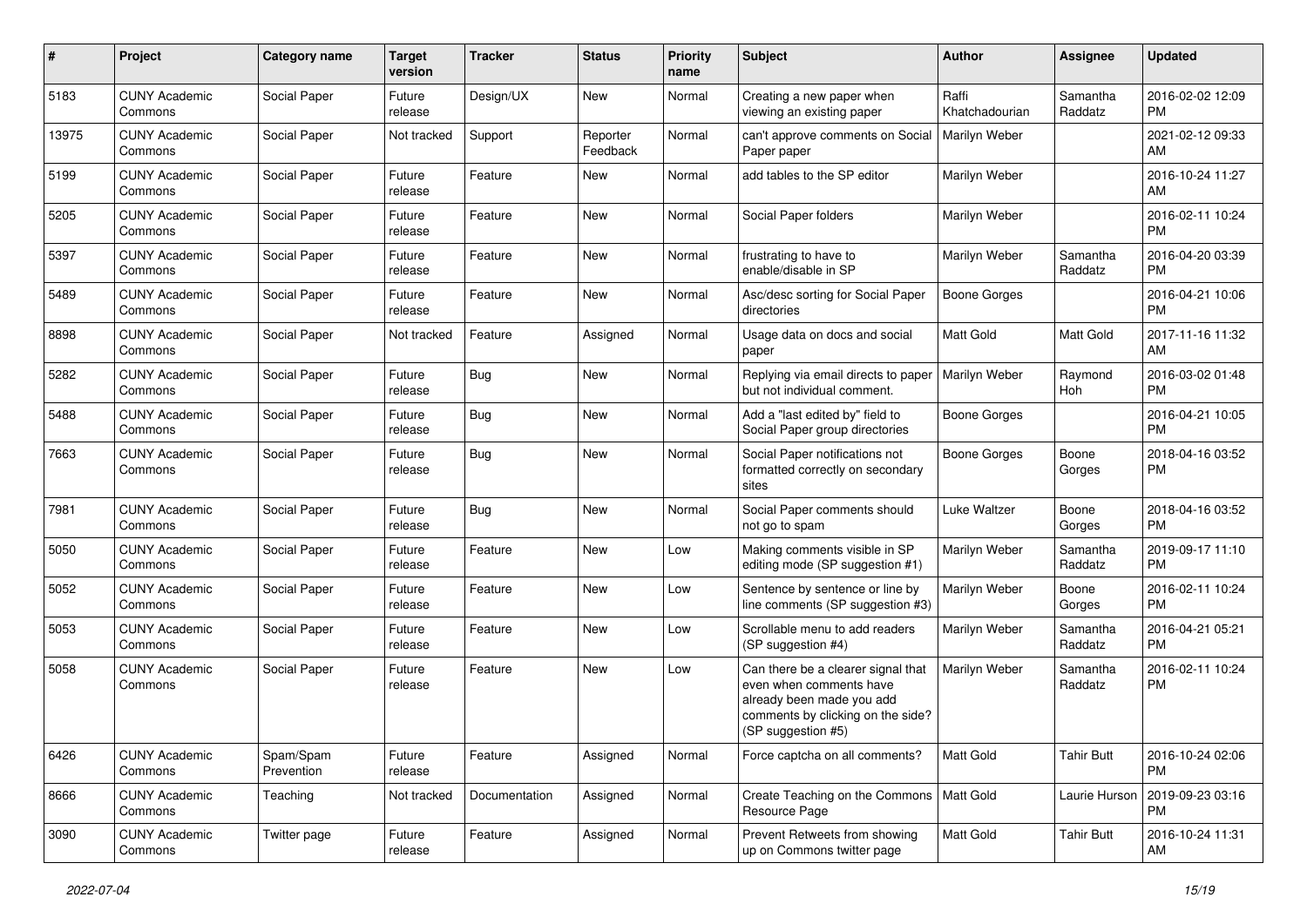| #     | Project                         | <b>Category name</b> | <b>Target</b><br>version | <b>Tracker</b> | <b>Status</b>        | Priority<br>name | <b>Subject</b>                                                                                  | <b>Author</b>         | <b>Assignee</b>     | <b>Updated</b>                |
|-------|---------------------------------|----------------------|--------------------------|----------------|----------------------|------------------|-------------------------------------------------------------------------------------------------|-----------------------|---------------------|-------------------------------|
| 4222  | <b>CUNY Academic</b><br>Commons | User Experience      | Future<br>release        | Design/UX      | New                  | Normal           | Add information to 'Delete<br>Account' page                                                     | Samantha Raddatz      | scott voth          | 2015-06-26 11:35<br>AM.       |
| 6298  | <b>CUNY Academic</b><br>Commons | User Experience      | Not tracked              | Design/UX      | Assigned             | Normal           | Examine data from survey                                                                        | <b>Matt Gold</b>      | Margaret<br>Galvan  | 2016-10-14 12:16<br><b>PM</b> |
| 3473  | <b>CUNY Academic</b><br>Commons | User Experience      | Future<br>release        | Feature        | Assigned             | Normal           | Commons profile: Add help info<br>about "Positions" replacing "title"                           | Keith Miyake          | Samantha<br>Raddatz | 2015-11-09 02:28<br><b>PM</b> |
| 5316  | <b>CUNY Academic</b><br>Commons | User Experience      | Future<br>release        | Feature        | Assigned             | Normal           | Prompt user email address<br>updates                                                            | <b>Matt Gold</b>      | Stephen Real        | 2016-12-21 03:30<br><b>PM</b> |
| 4661  | <b>CUNY Academic</b><br>Commons | User Experience      | Future<br>release        | Bug            | Assigned             | Normal           | Simplify Events text                                                                            | <b>Matt Gold</b>      | Samantha<br>Raddatz | 2015-10-02 09:06<br><b>PM</b> |
| 8675  | <b>CUNY Academic</b><br>Commons | User Onboarding      | Future<br>release        | Bug            | Reporter<br>Feedback | Low              | Add new User search screen calls<br>for the input of email address but<br>doesn't work with one | Paul Hebert           | Boone<br>Gorges     | 2017-10-11 11:17<br>AM        |
| 9941  | <b>CUNY Academic</b><br>Commons | Wiki                 | Not tracked              | Support        | Assigned             | Normal           | Wiki functionality                                                                              | Matt Gold             | Boone<br>Gorges     | 2018-06-26 10:57<br>AM.       |
| 11386 | <b>CUNY Academic</b><br>Commons | WordPress - Media    | Not tracked              | Support        | Reporter<br>Feedback | Normal           | disappearing images                                                                             | scott voth            | Boone<br>Gorges     | 2019-05-14 10:32<br>AM.       |
| 11449 | <b>CUNY Academic</b><br>Commons | WordPress - Media    | Not tracked              | Support        | Reporter<br>Feedback | Normal           | Cloning Media Library for JITP<br>from Staging to Production Site                               | Patrick DeDauw        | Boone<br>Gorges     | 2019-05-13 12:00<br>PM.       |
| 14483 | <b>CUNY Academic</b><br>Commons | WordPress - Media    | Not tracked              | Bug            | Reporter<br>Feedback | Normal           | Wordpress PDF Embed Stopped<br>Working after JITP Media Clone                                   | <b>Patrick DeDauw</b> | Boone<br>Gorges     | 2021-05-20 01:51<br><b>PM</b> |
| 11843 | <b>CUNY Academic</b><br>Commons | WordPress (misc)     | Future<br>release        | Design/UX      | New                  | Normal           | Tweaking the Gutenberg Editor<br>Interface                                                      | Laurie Hurson         |                     | 2022-04-26 12:00<br><b>PM</b> |
| 636   | <b>CUNY Academic</b><br>Commons | WordPress (misc)     | Not tracked              | Support        | Assigned             | Normal           | Create Lynda.com-like Table of<br>Contents for Prospective Tutorial<br>Screencasts              | Matt Gold             | scott voth          | 2016-02-23 03:12<br>PM.       |
| 2175  | <b>CUNY Academic</b><br>Commons | WordPress (misc)     | Not tracked              | Support        | Assigned             | Normal           | Subscibe 2 vs. Jetpack<br>subscription options                                                  | local admin           | Matt Gold           | 2016-01-26 04:58<br>PM.       |
| 11624 | <b>CUNY Academic</b><br>Commons | WordPress (misc)     | Not tracked              | Support        | New                  | Normal           | Change pages into posts or swap<br>database for a Commons site?                                 | Stephen Klein         | Raymond<br>Hoh      | 2019-07-09 11:04<br>AM        |
| 14074 | <b>CUNY Academic</b><br>Commons | WordPress (misc)     | Not tracked              | Support        | Reporter<br>Feedback | Normal           | page password protection problem   Marilyn Weber                                                |                       |                     | 2021-03-02 11:03<br>AM        |
| 14983 | <b>CUNY Academic</b><br>Commons | WordPress (misc)     | Not tracked              | Support        | Reporter<br>Feedback | Normal           | "Read More" tag not working                                                                     | Rebecca Krisel        | Raymond<br>Hoh      | 2021-11-23 01:17<br>PM        |
| 15767 | <b>CUNY Academic</b><br>Commons | WordPress (misc)     |                          | Support        | New                  | Normal           | Site loading slowly                                                                             | scott voth            | Boone<br>Gorges     | 2022-04-04 08:56<br>PM.       |
| 287   | <b>CUNY Academic</b><br>Commons | WordPress (misc)     | Future<br>release        | Feature        | Assigned             | Normal           | Create troubleshooting tool for<br>account sign-up                                              | Matt Gold             | Boone<br>Gorges     | 2015-11-09 06:17<br><b>PM</b> |
| 365   | <b>CUNY Academic</b><br>Commons | WordPress (misc)     | Future<br>release        | Feature        | Assigned             | Normal           | <b>Create Mouseover Tooltips</b><br>throughout Site                                             | Matt Gold             | Chris Stein         | 2015-11-09 06:18<br><b>PM</b> |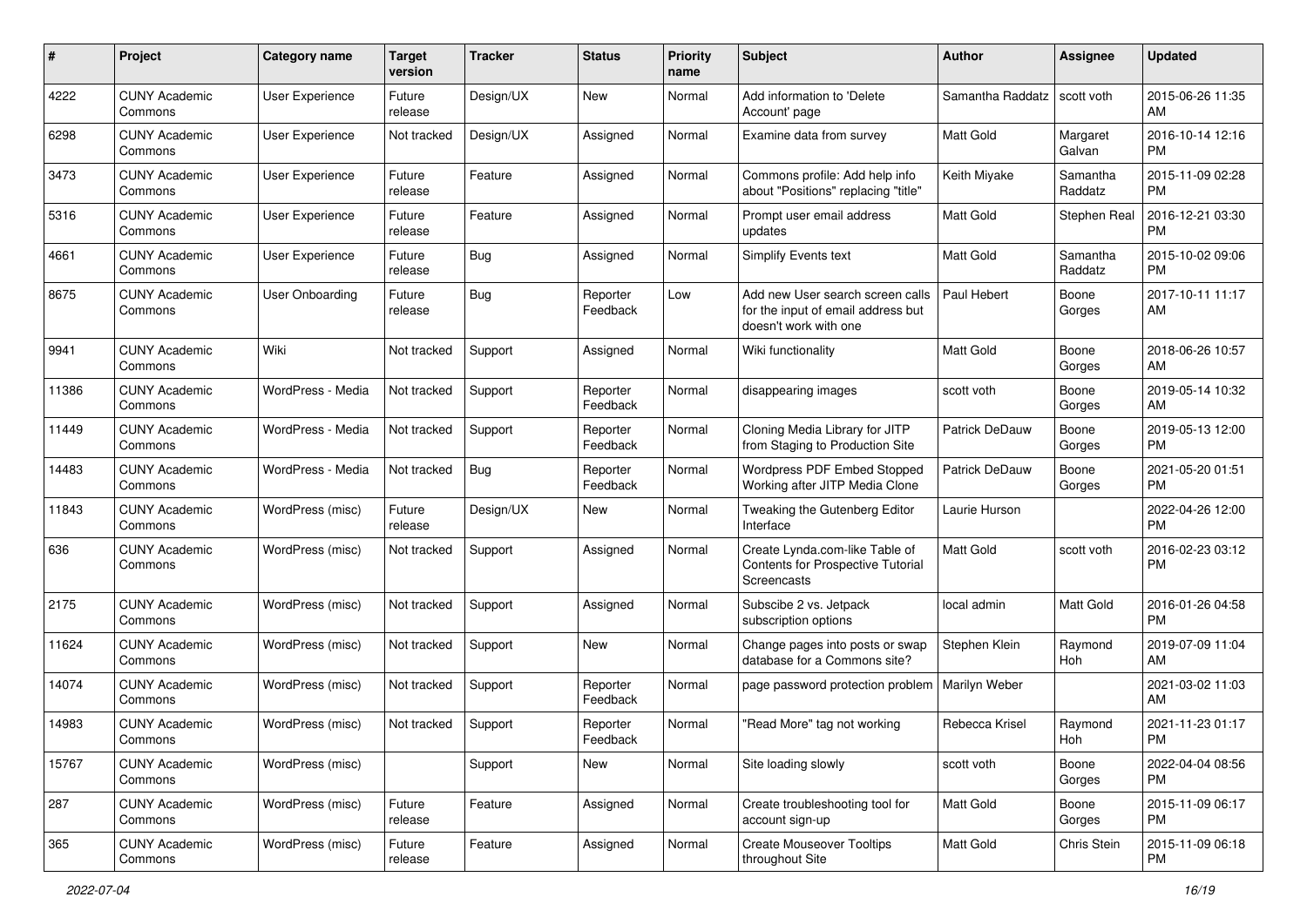| #     | Project                         | <b>Category name</b>     | <b>Target</b><br>version | <b>Tracker</b> | <b>Status</b>        | <b>Priority</b><br>name | <b>Subject</b>                                                                                               | <b>Author</b>           | <b>Assignee</b>     | <b>Updated</b>                |
|-------|---------------------------------|--------------------------|--------------------------|----------------|----------------------|-------------------------|--------------------------------------------------------------------------------------------------------------|-------------------------|---------------------|-------------------------------|
| 1105  | <b>CUNY Academic</b><br>Commons | WordPress (misc)         | Future<br>release        | Feature        | Assigned             | Normal                  | Rephrase Blog Privacy Options                                                                                | <b>Matt Gold</b>        | Samantha<br>Raddatz | 2015-11-09 06:19<br>PM.       |
| 1508  | <b>CUNY Academic</b><br>Commons | WordPress (misc)         | Future<br>release        | Feature        | Assigned             | Normal                  | Share login cookies across<br>mapped domains                                                                 | <b>Boone Gorges</b>     | Boone<br>Gorges     | 2012-07-02 12:12<br><b>PM</b> |
| 3657  | <b>CUNY Academic</b><br>Commons | WordPress (misc)         | Not tracked              | Feature        | New                  | Normal                  | Create alert for GC email<br>addresses                                                                       | Matt Gold               | Matt Gold           | 2016-04-14 11:29<br><b>PM</b> |
| 3759  | <b>CUNY Academic</b><br>Commons | WordPress (misc)         | Future<br>release        | Feature        | Assigned             | Normal                  | Review Interface for Adding Users<br>to Blogs                                                                | Matt Gold               | Boone<br>Gorges     | 2015-03-24 05:52<br>PM.       |
| 6332  | <b>CUNY Academic</b><br>Commons | WordPress (misc)         | Future<br>release        | Feature        | New                  | Normal                  | Allow uploaded files to be marked<br>as private in an ad hoc way                                             | Boone Gorges            |                     | 2016-10-17 11:41<br><b>PM</b> |
| 10380 | <b>CUNY Academic</b><br>Commons | WordPress (misc)         | Future<br>release        | Feature        | In Progress          | Normal                  | Remove blacklisted plugins                                                                                   | Boone Gorges            |                     | 2022-04-26 12:00<br>PM.       |
| 13835 | <b>CUNY Academic</b><br>Commons | WordPress (misc)         | Future<br>release        | Feature        | New                  | Normal                  | Allow OneSearch widget to have<br>'CUNY' as campus                                                           | <b>Boone Gorges</b>     | Boone<br>Gorges     | 2021-11-19 12:39<br>PM.       |
| 2167  | <b>CUNY Academic</b><br>Commons | WordPress (misc)         | Future<br>release        | Bug            | Assigned             | Normal                  | <b>CAC-Livestream Plugin Issues</b>                                                                          | Michael Smith           | Dominic<br>Giglio   | 2015-01-02 03:06<br>PM.       |
| 4388  | <b>CUNY Academic</b><br>Commons | WordPress (misc)         | Future<br>release        | Bug            | Assigned             | Normal                  | Repeated request for<br>authentication.                                                                      | Alice.Lynn<br>McMichael | Raymond<br>Hoh      | 2015-08-11 07:35<br><b>PM</b> |
| 6755  | <b>CUNY Academic</b><br>Commons | WordPress (misc)         | Future<br>release        | Bug            | New                  | Normal                  | Cannot Deactivate Plugin                                                                                     | Laura Kane              |                     | 2016-11-16 01:12<br><b>PM</b> |
| 9346  | <b>CUNY Academic</b><br>Commons | WordPress (misc)         | Not tracked              | Bug            | New                  | Normal                  | Clone cetls.bmcc.cuny.edu for<br>development                                                                 | Owen Roberts            | Raymond<br>Hoh      | 2018-03-06 05:35<br><b>PM</b> |
| 10040 | <b>CUNY Academic</b><br>Commons | WordPress (misc)         | Not tracked              | Bug            | Reporter<br>Feedback | Normal                  | User doesn't see full list of themes                                                                         | <b>Matt Gold</b>        | Boone<br>Gorges     | 2018-07-25 10:12<br>AM        |
| 11024 | <b>CUNY Academic</b><br>Commons | WordPress (misc)         | Future<br>release        | Bug            | New                  | Normal                  | Subsites should not show "you<br>should update your .htaccess<br>now" notice after permalink setting<br>save | Boone Gorges            |                     | 2019-01-28 01:35<br>PM.       |
| 14113 | <b>CUNY Academic</b><br>Commons | WordPress (misc)         | Future<br>release        | Bug            | Hold                 | Normal                  | Block Editor Not Working on this<br>page - Json error                                                        | scott voth              | Boone<br>Gorges     | 2021-03-05 11:01<br>AM        |
| 16245 | <b>CUNY Academic</b><br>Commons | WordPress (misc)         |                          | Bug            | Reporter<br>Feedback | Normal                  | Save Button missing on<br>WordPress Profile page                                                             | scott voth              | Raymond<br>Hoh      | 2022-06-16 03:09<br><b>PM</b> |
| 16255 | <b>CUNY Academic</b><br>Commons | WordPress (misc)         |                          | <b>Bug</b>     | New                  | Normal                  | Need to define 'MULTISITE'<br>constant in wp-config.php                                                      | Raymond Hoh             |                     | 2022-06-19 09:31<br>AM        |
| 8078  | <b>CUNY Academic</b><br>Commons | <b>WordPress Plugins</b> | Future<br>release        | System Upgrade | Assigned             | Normal                  | <b>CommentPress Updates</b>                                                                                  | Margaret Galvan         | Christian<br>Wach   | 2017-05-08 03:49<br>PM        |
| 5826  | <b>CUNY Academic</b><br>Commons | <b>WordPress Plugins</b> | Future<br>release        | Support        | Reporter<br>Feedback | Normal                  | Remove Subscription Options<br>plugin from directory                                                         | Sarah Morgano           | Sarah<br>Morgano    | 2016-10-21 04:14<br><b>PM</b> |
| 9211  | <b>CUNY Academic</b><br>Commons | <b>WordPress Plugins</b> | Future<br>release        | Support        | Reporter<br>Feedback | Normal                  | Auto-Role Setting in Forum Plugin<br>Causing Some Confusion                                                  | Luke Waltzer            | Boone<br>Gorges     | 2018-03-13 11:44<br>AM        |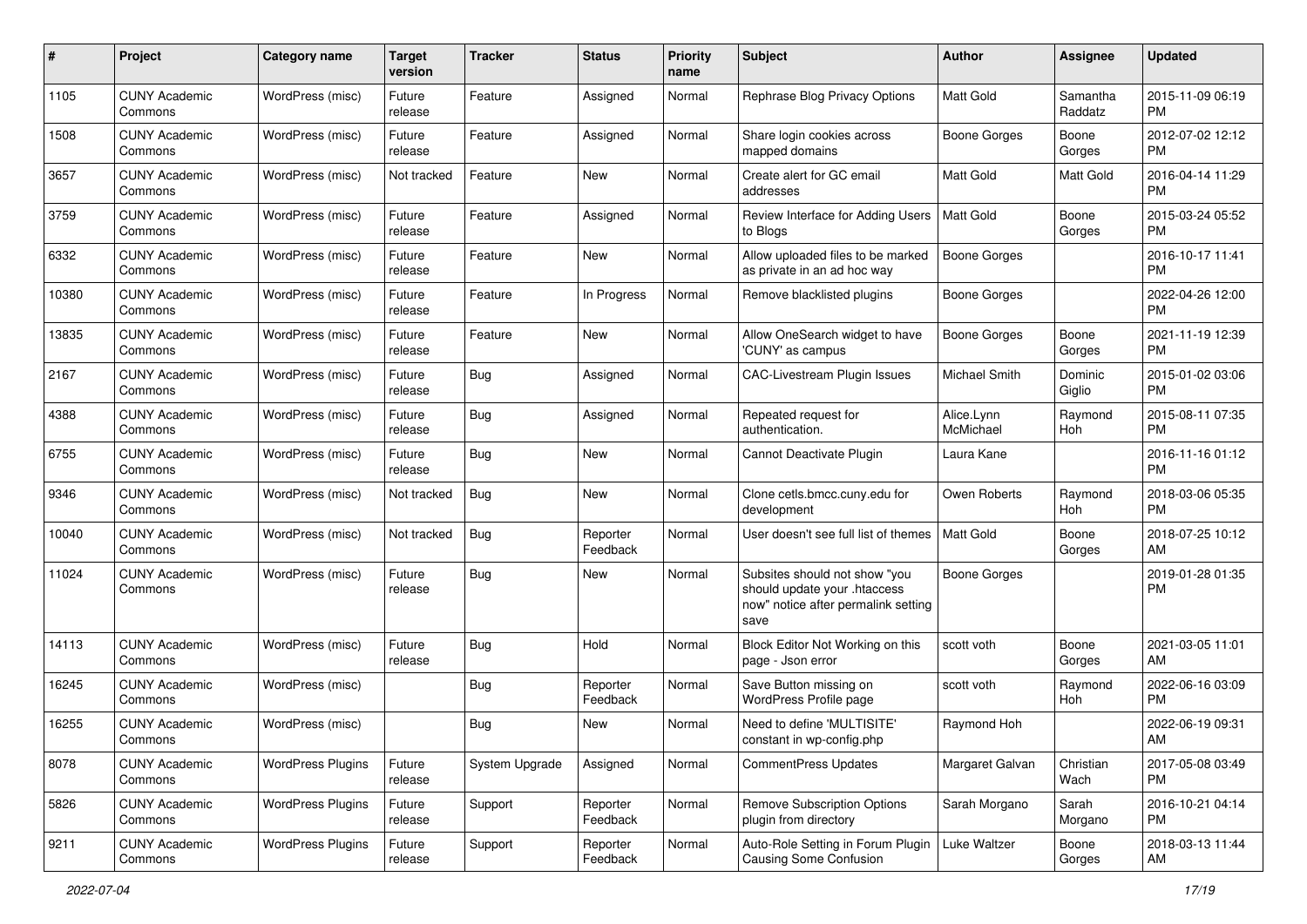| #     | Project                         | <b>Category name</b>     | <b>Target</b><br>version | <b>Tracker</b> | <b>Status</b>        | Priority<br>name | <b>Subject</b>                                                | <b>Author</b>           | <b>Assignee</b>    | <b>Updated</b>                |
|-------|---------------------------------|--------------------------|--------------------------|----------------|----------------------|------------------|---------------------------------------------------------------|-------------------------|--------------------|-------------------------------|
| 11545 | <b>CUNY Academic</b><br>Commons | <b>WordPress Plugins</b> | Not tracked              | Support        | <b>New</b>           | Normal           | <b>Twitter searches in WordPress</b>                          | Gina Cherry             | <b>Matt Gold</b>   | 2019-09-23 01:03<br><b>PM</b> |
| 11788 | <b>CUNY Academic</b><br>Commons | <b>WordPress Plugins</b> | Future<br>release        | Support        | Reporter<br>Feedback | Normal           | Plugin Request - Browse Aloud                                 | scott voth              |                    | 2019-09-24 08:42<br>AM        |
| 12741 | <b>CUNY Academic</b><br>Commons | <b>WordPress Plugins</b> | Not tracked              | Support        | Reporter<br>Feedback | Normal           | Tableau Public Viz Block                                      | Marilyn Weber           | Raymond<br>Hoh     | 2020-05-12 11:00<br>AM        |
| 13946 | <b>CUNY Academic</b><br>Commons | <b>WordPress Plugins</b> | 2.1.0                    | Support        | Assigned             | Normal           | <b>Custom Embed handler For</b><br>OneDrive files             | scott voth              | Raymond<br>Hoh     | 2022-05-26 10:46<br>AM        |
| 364   | <b>CUNY Academic</b><br>Commons | <b>WordPress Plugins</b> | Future<br>release        | Feature        | <b>New</b>           | Normal           | <b>Bulletin Board</b>                                         | <b>Matt Gold</b>        |                    | 2015-01-05 08:50<br><b>PM</b> |
| 497   | <b>CUNY Academic</b><br>Commons | <b>WordPress Plugins</b> | Future<br>release        | Feature        | Assigned             | Normal           | Drag and Drop Ordering on<br>Gallery Post Plugin              | <b>Matt Gold</b>        | <b>Ron Rennick</b> | 2015-11-09 06:18<br><b>PM</b> |
| 658   | <b>CUNY Academic</b><br>Commons | <b>WordPress Plugins</b> | Future<br>release        | Feature        | Assigned             | Normal           | Rebulid Sitewide Tag Suggestion                               | <b>Matt Gold</b>        | Boone<br>Gorges    | 2015-01-05 08:47<br><b>PM</b> |
| 9947  | <b>CUNY Academic</b><br>Commons | <b>WordPress Plugins</b> | Future<br>release        | Feature        | Reporter<br>Feedback | Normal           | Install H5P quiz plugin                                       | Matt Gold               | Boone<br>Gorges    | 2018-09-11 11:01<br>AM        |
| 12121 | <b>CUNY Academic</b><br>Commons | <b>WordPress Plugins</b> | 2.0.3                    | Feature        | Reporter<br>Feedback | Normal           | Embedding H5P Iframes on<br><b>Commons Site</b>               | Laurie Hurson           | Boone<br>Gorges    | 2022-06-29 11:32<br>AM        |
| 16314 | <b>CUNY Academic</b><br>Commons | <b>WordPress Plugins</b> |                          | Feature        | New                  | Normal           | Install Multicollab plug-in?                                  | Raffi<br>Khatchadourian |                    | 2022-06-29 03:44<br><b>PM</b> |
| 3691  | <b>CUNY Academic</b><br>Commons | <b>WordPress Plugins</b> | Future<br>release        | Bug            | <b>New</b>           | Normal           | <b>WPMU Domain Mapping</b><br>Debugging on cdev               | Raymond Hoh             | Matt Gold          | 2014-12-12 09:04<br>AM        |
| 3939  | <b>CUNY Academic</b><br>Commons | <b>WordPress Plugins</b> | Future<br>release        | Bug            | Hold                 | Normal           | Activity stream support for<br>Co-Authors Plus plugin         | Raymond Hoh             | Raymond<br>Hoh     | 2015-11-09 06:13<br><b>PM</b> |
| 9289  | <b>CUNY Academic</b><br>Commons | <b>WordPress Plugins</b> | Future<br>release        | Bug            | Reporter<br>Feedback | Normal           | Email Users Plugin                                            | Laurie Hurson           | Boone<br>Gorges    | 2018-10-24 12:34<br><b>PM</b> |
| 9515  | <b>CUNY Academic</b><br>Commons | <b>WordPress Plugins</b> | Not tracked              | Bug            | Reporter<br>Feedback | Normal           | Text to Speech plugin - "More<br>Slowly" checkbox not working | scott voth              | Boone<br>Gorges    | 2018-06-13 02:26<br><b>PM</b> |
| 9926  | <b>CUNY Academic</b><br>Commons | <b>WordPress Plugins</b> | Future<br>release        | Bug            | New                  | Normal           | twitter-mentions-as-comments<br>cron jobs can run long        | Boone Gorges            | Boone<br>Gorges    | 2018-10-24 12:34<br><b>PM</b> |
| 11120 | <b>CUNY Academic</b><br>Commons | <b>WordPress Plugins</b> | Not tracked              | <b>Bug</b>     | Reporter<br>Feedback | Normal           | Events Manager Events Not<br>Showing Up                       | Mark Webb               |                    | 2019-02-27 04:10<br><b>PM</b> |
| 11415 | <b>CUNY Academic</b><br>Commons | <b>WordPress Plugins</b> | Not tracked              | Bug            | Reporter<br>Feedback | Normal           | Blog Subscriptions in Jetpack                                 | Laurie Hurson           |                    | 2019-05-14 10:34<br>AM        |
| 11649 | <b>CUNY Academic</b><br>Commons | <b>WordPress Plugins</b> | 2.0.3                    | Bug            | In Progress          | Normal           | CC license displayed on every<br>page                         | Gina Cherry             | Raymond<br>Hoh     | 2022-06-29 11:32<br>AM        |
| 12573 | <b>CUNY Academic</b><br>Commons | <b>WordPress Plugins</b> | Future<br>release        | <b>Bug</b>     | <b>New</b>           | Normal           | <b>CommentPress Core Issues</b>                               | scott voth              |                    | 2020-03-24 04:32<br><b>PM</b> |